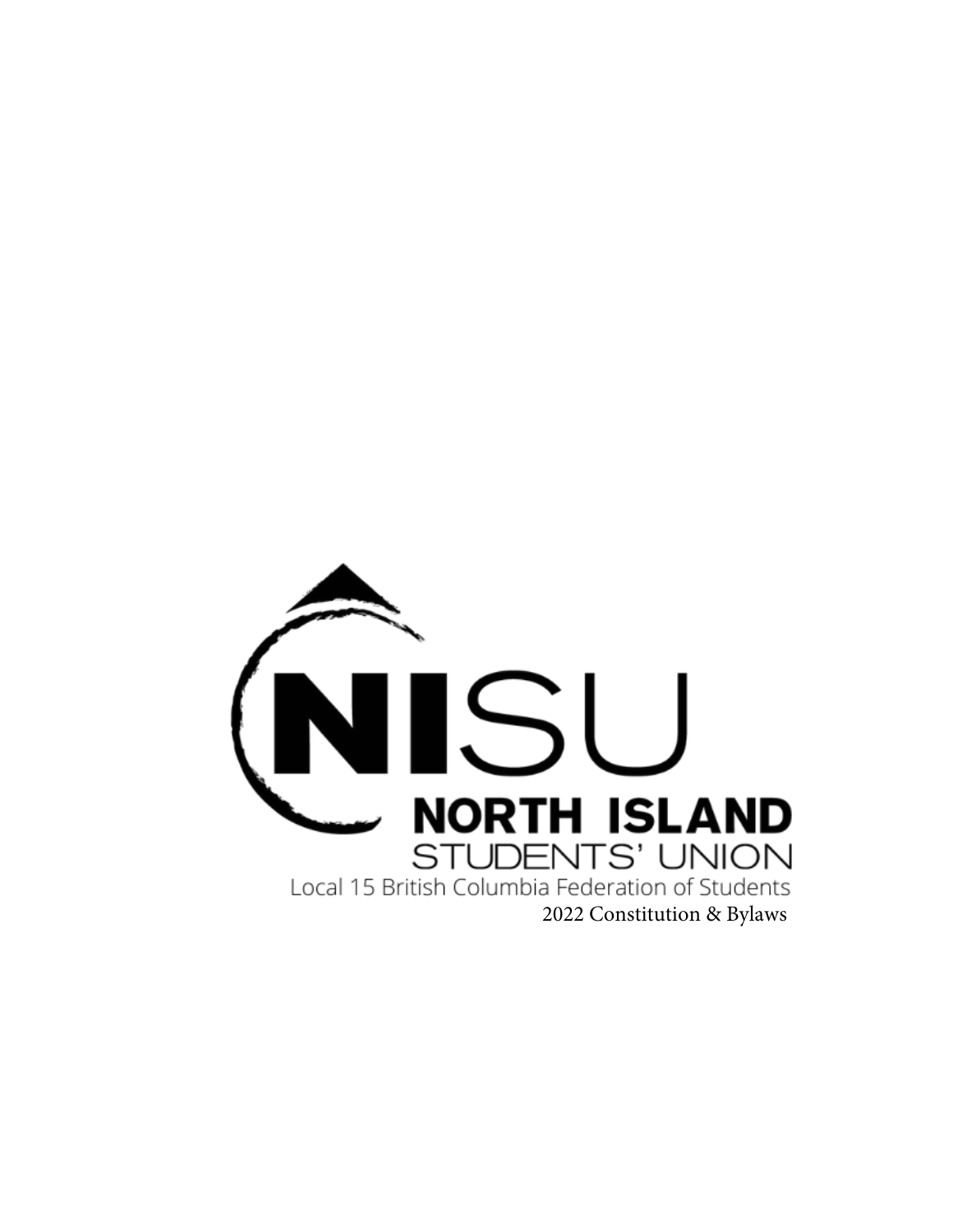**CONSTITUTION** 

#### **CONSTITUTION**

1. Name of the Society

The name of the Society is North Island Students' Union, and hereafter in this Constitution and these Bylaws shall be referred to as the Students' Union.

2. Purposes of the Students' Union

The purposes of the Students' Union are:

- a. to organize students on a democratic, co-operative basis for advancing students' interests, and advancing the interests of the students' community;
- b. to provide a common framework within which students can communicate, exchange information, and share experience, skills, and ideas;
- c. to bring students together to discuss and co-operatively achieve necessary educational, administrative, and legislative change wherever decision-making affects students;
- d. to facilitate co-operation among students in organizing services which supplement the learning experience, provide for human needs, and which develop a sense of community with our peers and with other Members of society;
- e. to articulate the desire of students to fulfill the duties and be accorded the rights of citizens in British Columbia, in Canada, and in the international community; and
- f. to achieve the goal of a system of post-secondary education which is accessible to all, which is of high quality, and which is rationally planned; which recognizes the legitimacy of student representation and the validity of students' rights; and whose role in society is clearly recognized and appreciated.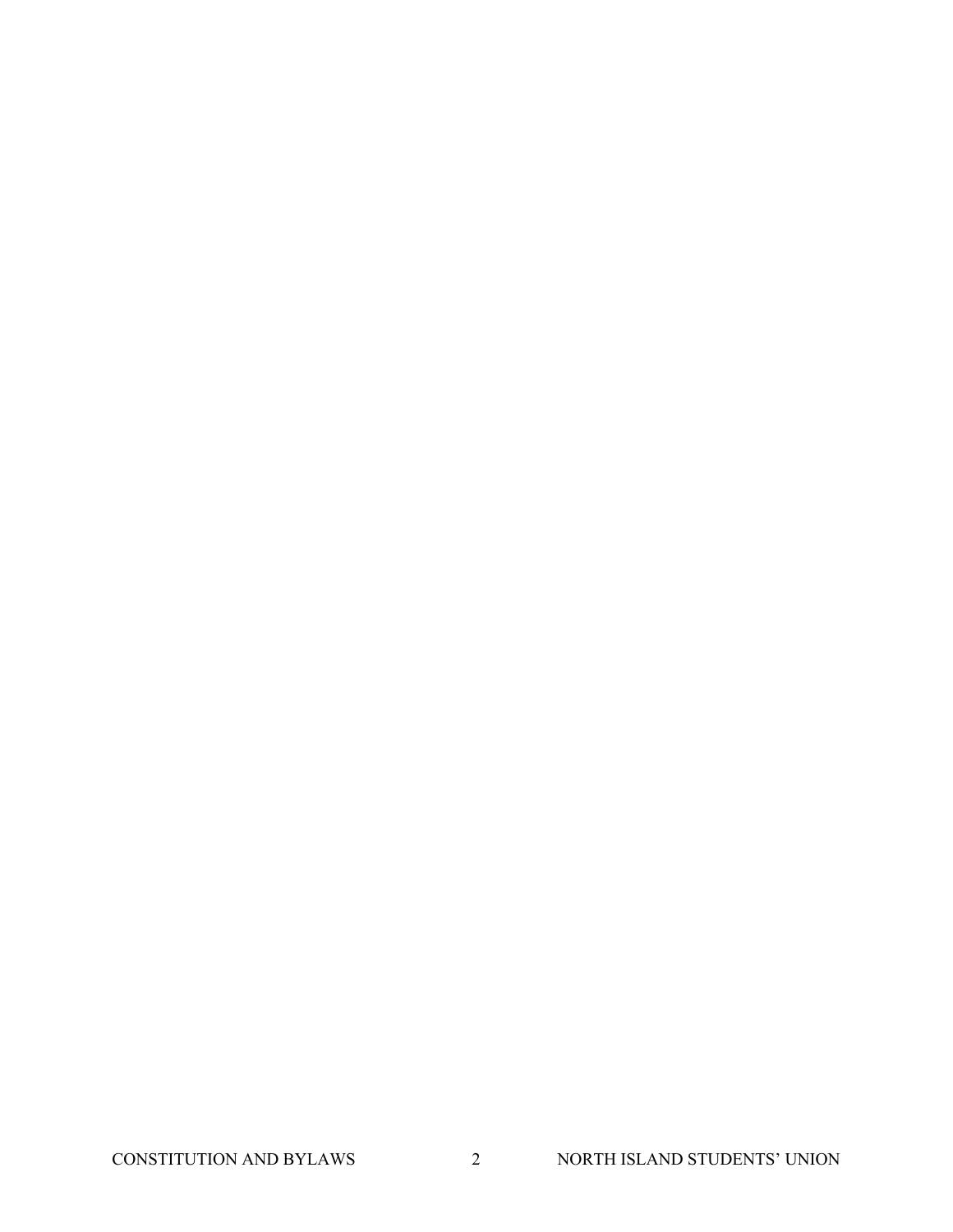# **BYLAW I – INTERPRETATION**

1. Number

All references to the plural shall include the singular, and all references to the singular shall include the plural.

- 2. "Federation" shall mean the British Columbia Federation of Students.
- 3. "Member" shall mean those persons who satisfy the requirements of Bylaw II.
- 4. "Campus" shall be defined as all campuses and Learning Centres of North Island College.
- 5. "College" shall mean North Island College.
- 6. "Policy" shall mean internal rules and guidelines of the Students' Union. Policies are subject to the bylaws and cannot override or contradict the bylaws or constitution.
- 7. "Membership engagement tool" shall mean the current means the Students' Union is using to reach current and new members. This may be, which is not an exhaustive list; Students' Union website, Students' Union mobile application, Instagram, Facebook, Twitter, Discord, College Portal, College screens, direct email and more.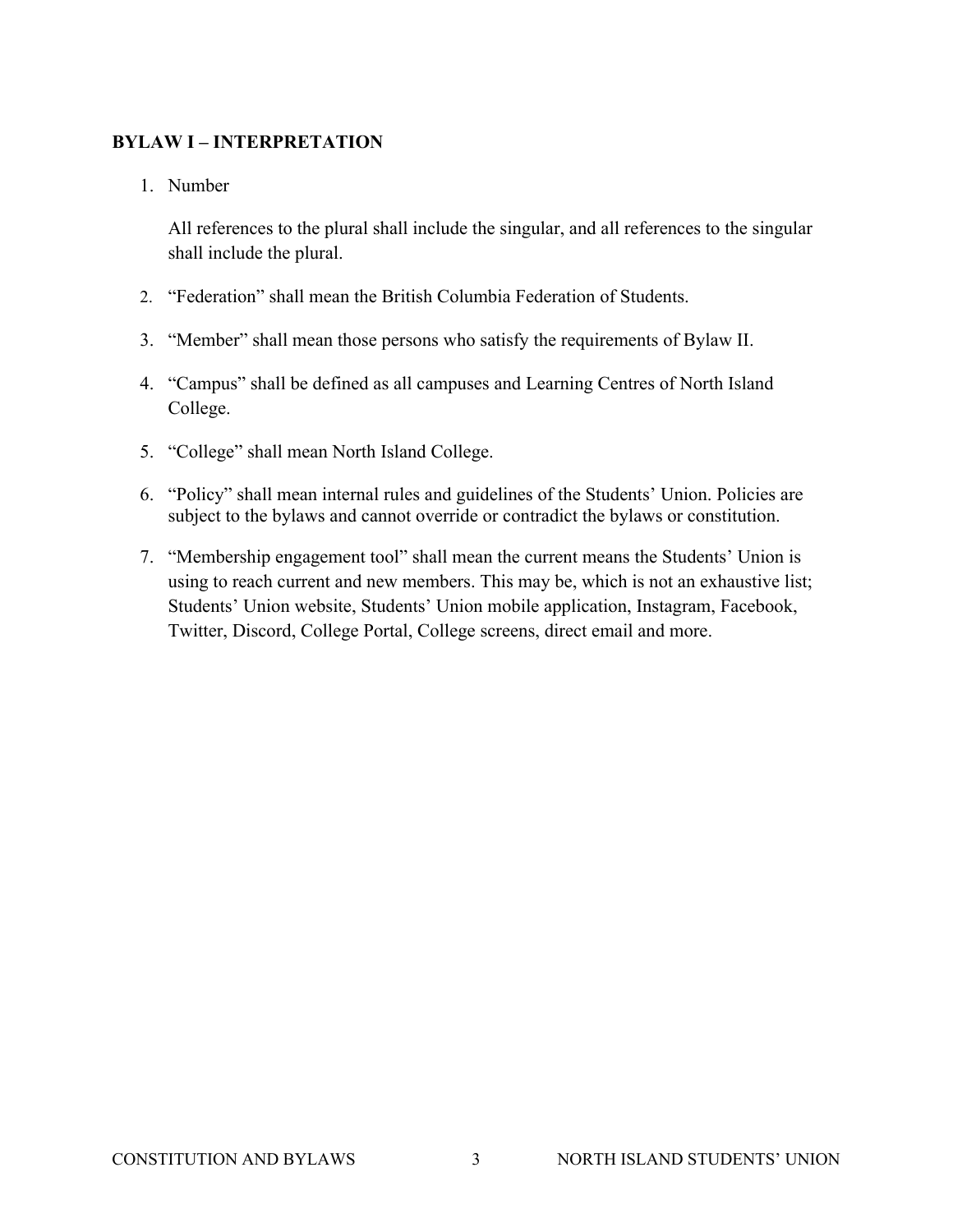#### **BYLAW II – MEMBERSHIP**

1. Members

The Members of the Students' Union shall be:

- a. all individuals who:
	- i. are registered at a post-secondary institution in British Columbia;
	- ii. are attending classes through North Island College; and
	- iii. have been assessed a North Island Students' Union membership fee.
- b. all individuals who are not registered in the current college term but who have paid membership fees to the Students' Union for a term with an end date within the last 170 days.
- 2. Honorary Members
	- a. Honorary Members of the Students' Union shall be any individual upon whom honorary membership may be conferred by the Union for meritorious service to the Students' Union.
	- b. Honorary Members shall not be required to pay membership fees to the Students' Union.
	- c. Honorary Members shall not vote in Students' Union elections, general meetings or referenda, nor shall they be permitted to propose motions at general meetings or hold an elected office in the Students' Union.
- 3. Cessation of Membership
	- a. Individuals shall cease to be Members when they cease to meet the requirements of Bylaw II, Article 1.
	- b. Individuals may be expelled from the Students' Union by special resolution.
- 4. Membership in Bad Standing

Individuals may be deemed Members in bad standing by special resolution.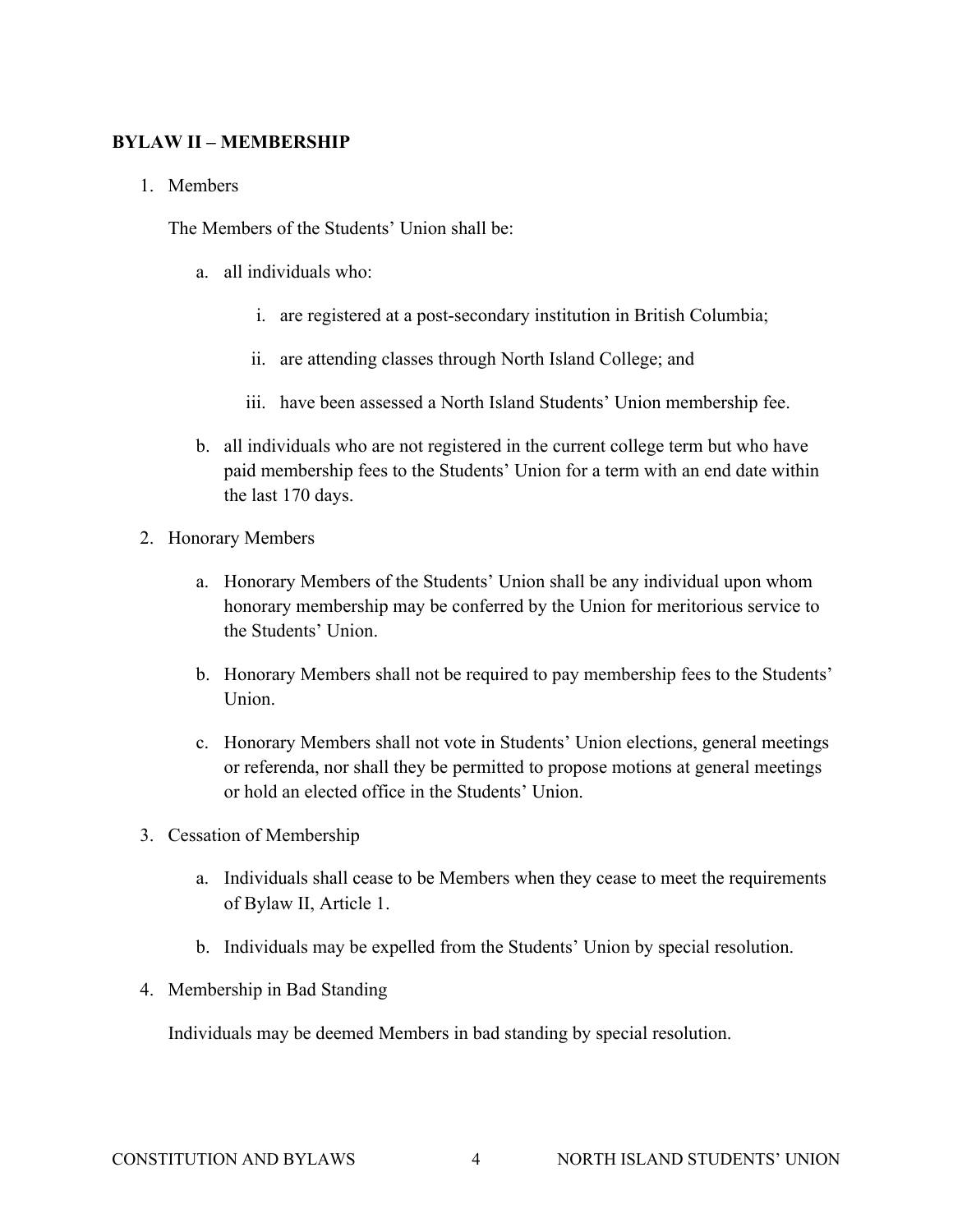## **BYLAW III – MEMBERSHIP FEES**

1. Setting of Membership Fees

Except as hereinafter provided, fees may be set in the following ways:

- a. by the Members of the Students' Union voting in a General Meeting or Referendum
- b. by a two-third vote (2/3) of the Board of Directors of the Students' Union.

#### 2. Fees

The regular fees for the Students' Union shall be the lesser of:

- a. \$14.12/month;
- b. \$56.47/semester; or
- c. \$4.28/credit.
- 3. Membership Fees for Provincial/National Student Organisation

The Students' Union may collect fees on behalf of a provincial and/or national student organisation should the members of the Students' Union resolve to maintain membership in such an organisation or organisations.

4. Health and Dental Plan Fees

The Students' Union shall collect an annual fee for the student health and dental plan service based from such members as qualify for participation in the service as determined by criteria established by Students' Union policy. The fee for this service shall be not less than \$250 per year.

5. Other Mandatory Fees

Members of the Students' Union may establish other mandatory fees for services or programs by a majority vote of a referendum or general meeting.

6. Exemption from Payment of Fees

Members not registered for courses in a particular North Island College term shall be exempt from paying all membership fees for that term.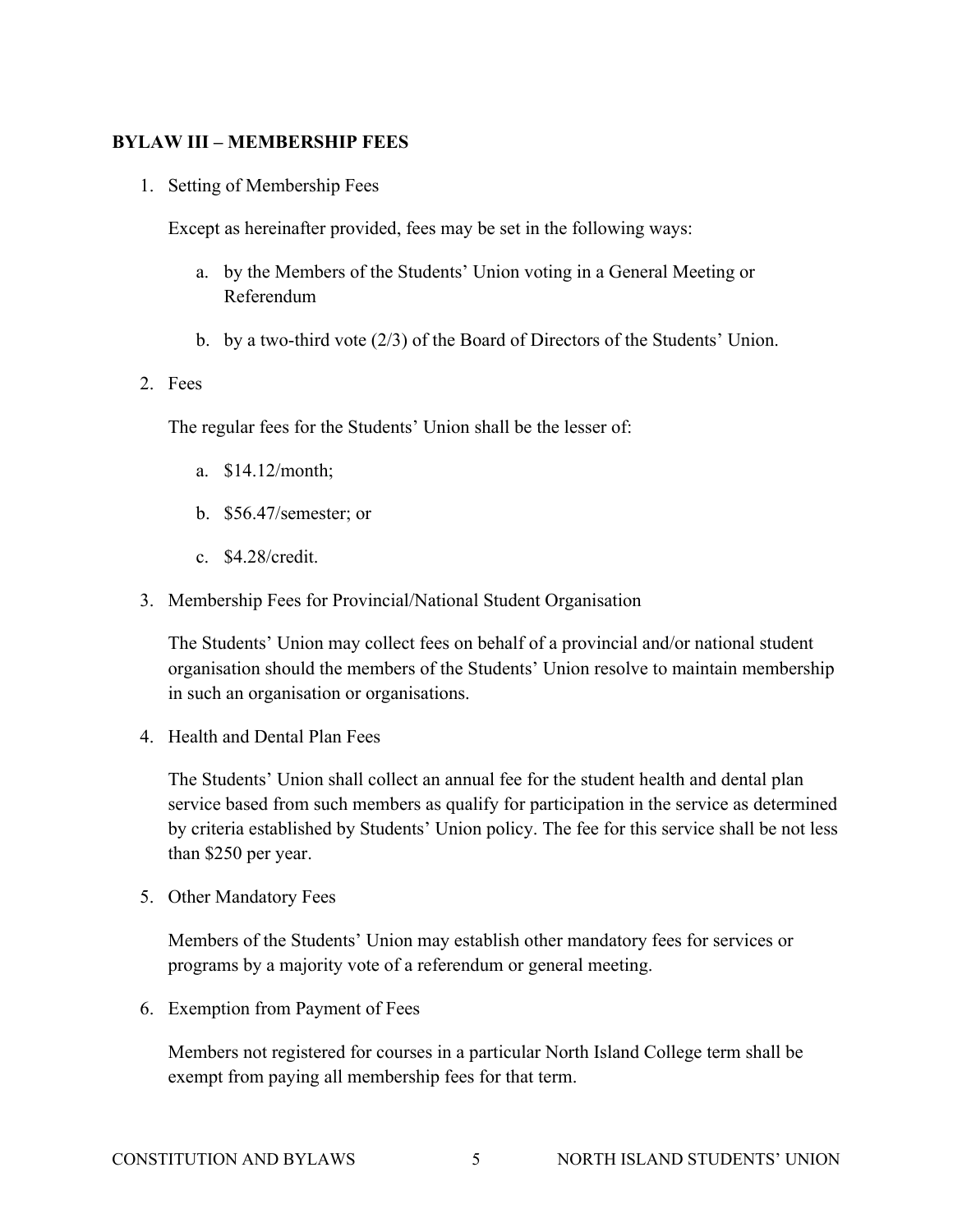# 7. Annual Adjustment

The fees described in this Bylaw may be increased on August 1 of each year by the rate of change in the Canadian Consumer Price Index for the preceding calendar year. The base year for this calculation is 2020.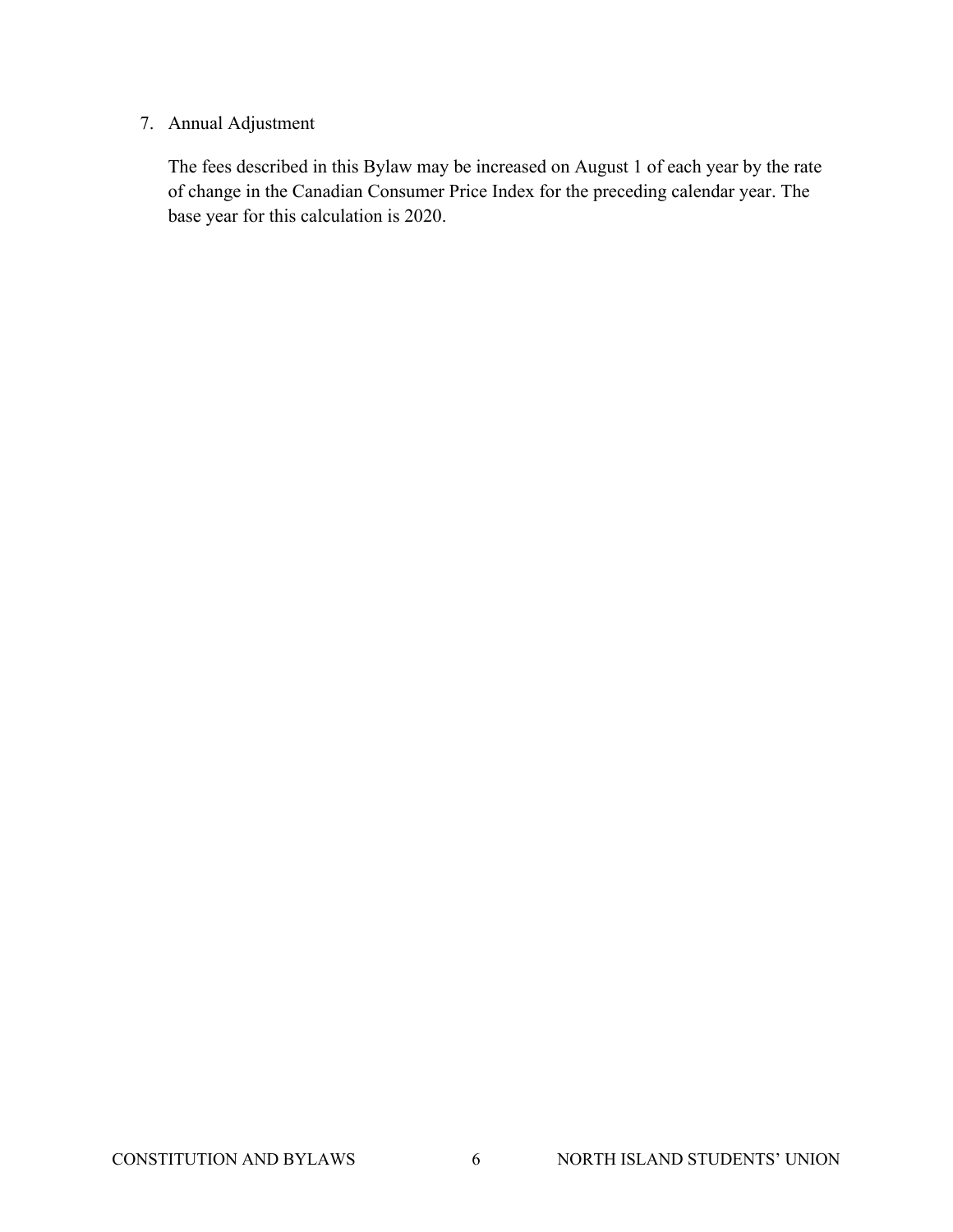# **BYLAW IV – GENERAL MEETINGS**

1. Types of General Meetings

There shall be two types of General Meetings:

- a. Annual General Meetings; and
- b. Special General Meetings.
- 2. Annual General Meetings

The Students' Union shall hold an Annual General Meeting and a Semi-Annual General Meeting each year, between April 1 and April 30 and between October 15 and November 15, respectively.

3. Special General Meetings

Special General Meetings may be called at any time by:

- a. a majority vote of a Board meeting; or
- b. as otherwise required by the Societies Act of British Columbia.
- 4. Notice for General Meetings

The Board of Directors of the Students' Union shall give not less than fourteen (14) calendar days' notice of a General Meeting. Sufficient notice shall be deemed to have been given by

- a. Paper notices, shall not be less than 8.5" or 11" in size, and will include the following:
	- i. The time, date, delivery and registration information of the General Meeting;
	- ii. The proposed agenda for the General Meeting; and
	- iii. Any special resolutions to be considered by the General Meeting.
	- iv. Ten (10) notices must be posted on or about the Campbell River, K'ómoks Valley and Port Alberni campuses, and two (2) notices on or about the Mixalakwila campus
	- And,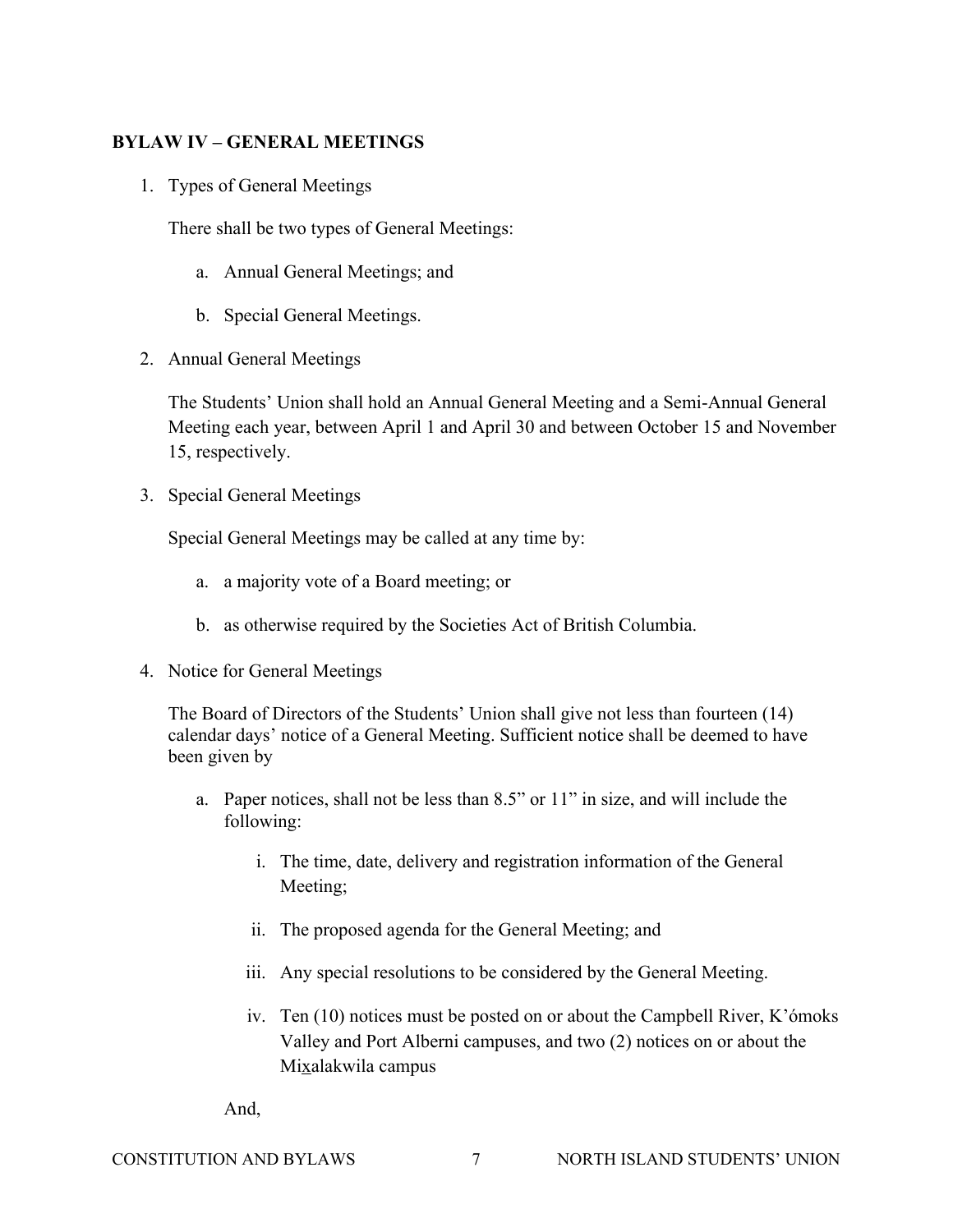- b. electronic posting via no less than three current membership development tools of the Students' Union.
- c. Accidental omission in giving notice of an Annual General Meeting or Special General Meeting, or the non-receipt of notice by any of the campuses of the North Island Students' Union, shall not constitute a violation of the proceedings of the General Meeting.
- 5. General Meeting Voting Structure

General Meetings of the Students' Union will be comprised of up to 25 delegates from members attending courses and programs in the various areas of study of North Island College.

- a. The 25 delegates to general meetings shall be the Union Representatives set out in Bylaw VI.
- b. Proxy voting will not be employed in the Students' Union General Meetings.
- 6. Quorum for General Meetings

The quorum for a General Meeting of the Students' Union shall be 51% of current Union Representatives.

In the event that a meeting, within 30 minutes of commencement, does not achieve this quorum, BC Societies Act definition of 10% of voting members or 3, whichever is greater, may be applied only in the case of accepting the annual financial statements and appointment of auditor.

- 7. Agenda for General Meeting
	- a. Except as hereinafter provided, the agenda for each General Meeting shall include the following:
		- i. acceptance of the annual report of the succussing Board of Directors
		- ii. Orientation of Union Representatives
		- iii. Election of the Board of Directors;

And,

b. Semi-Annual General Meeting Agenda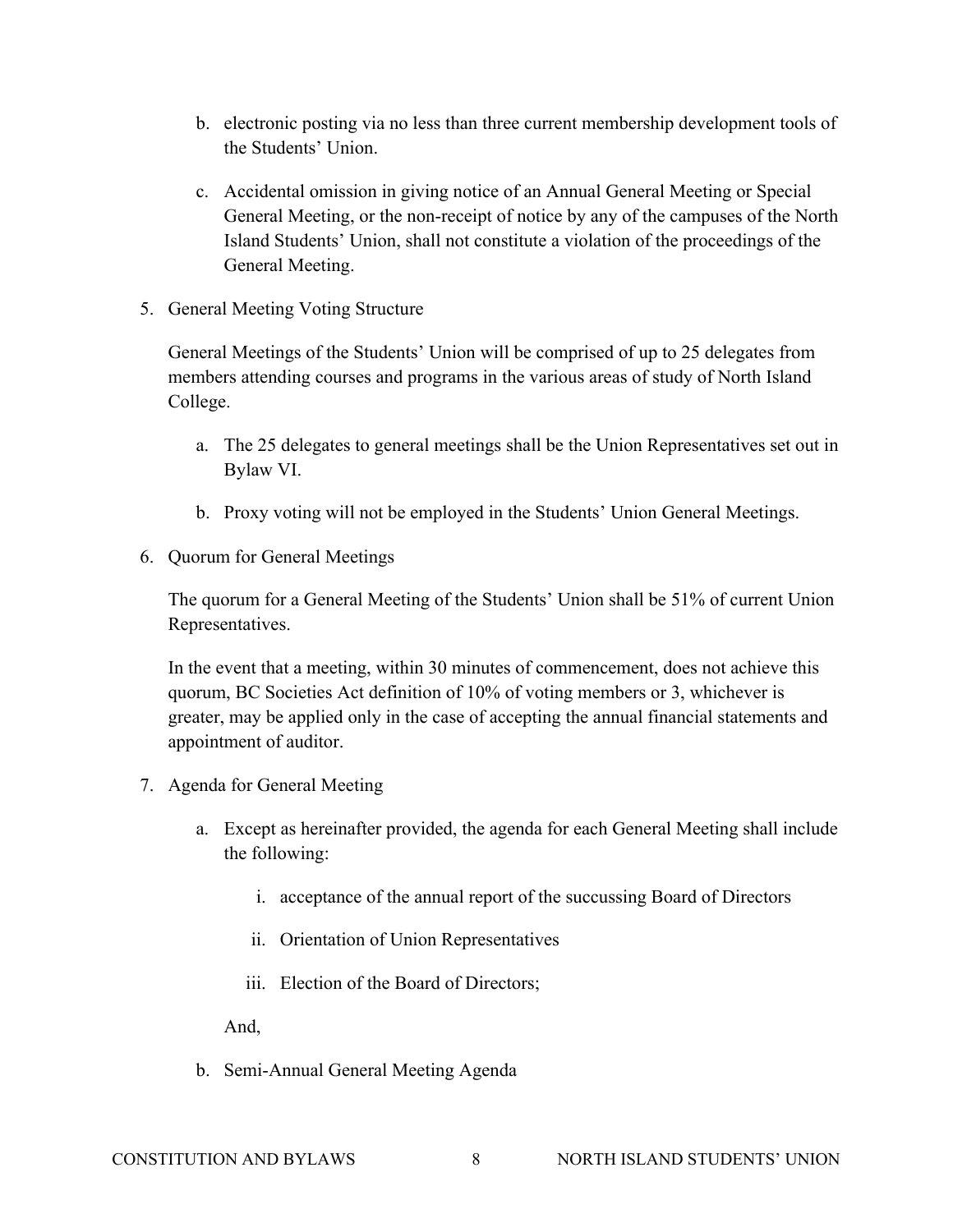- i. acceptance of the annual financial statements;
- ii. appointment of the auditors;
- iii. presentation of the Annual Strategic Plan; and,
- iv. by-election of Board of Directors positions, if necessary.
- c. The Board of Directors shall include on the agenda any special resolutions that are:
	- i. referred by a 2/3 majority vote of a Board of Directors meeting; or
	- ii. presented to it, accompanied by a petition duly signed by no less than ten percent (10%) of the Members of the Students' Union, no less than fourteen (14) calendar days before the meeting.
- d. Rules of Order

Subject to any special resolutions of the Students' Union the most recent edition of Robert's' Rules of Order shall govern the conduct of all General Meetings of the Students' Union.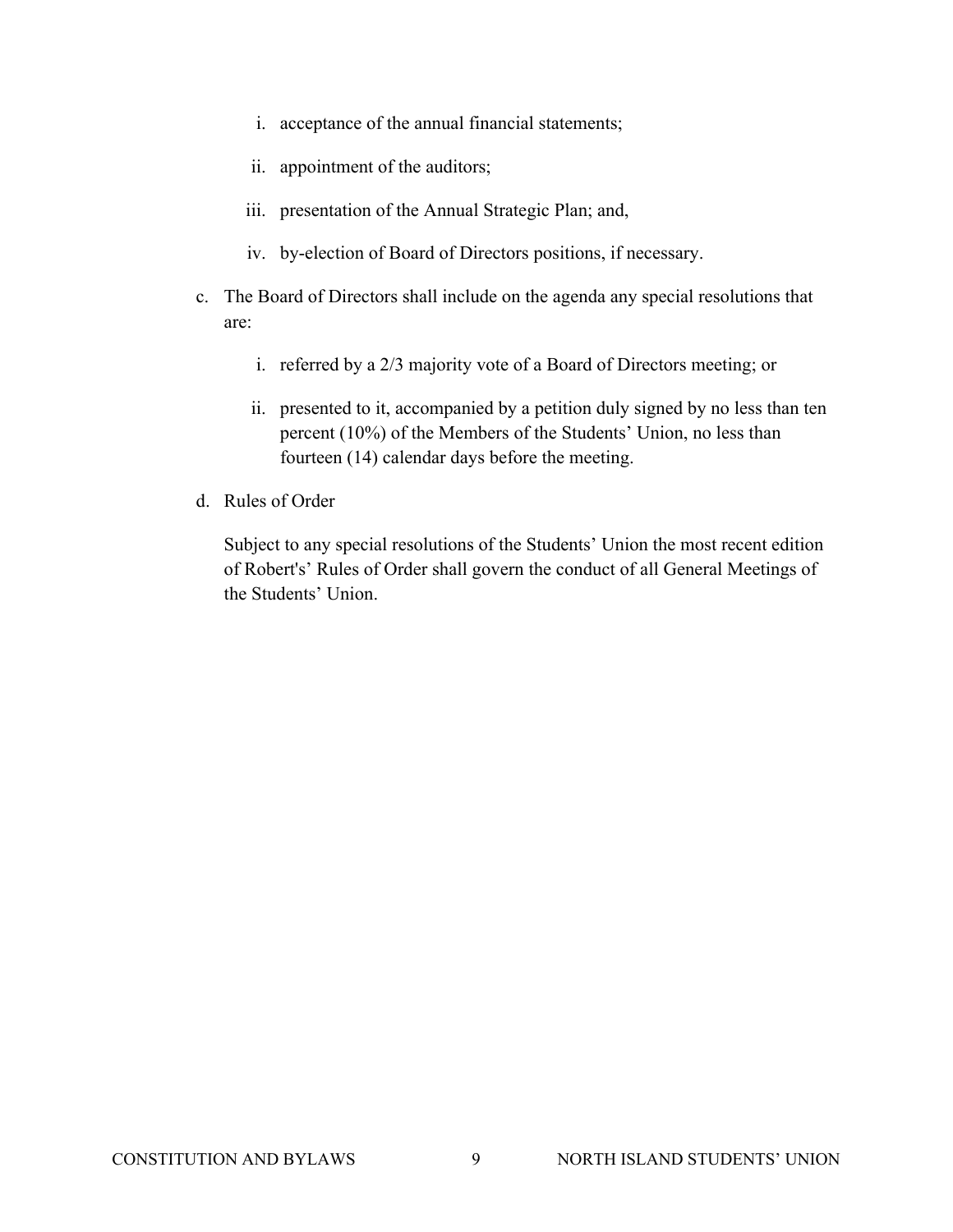#### **BYLAW V – REFERENDA**

- 1. Referenda
	- 1. All Members may vote on resolutions concerning the business of the Students' Union by means of a referendum.
	- 2. Each individual Member shall have one vote in each Referendum.
	- 3. Referenda are called in the same manner as Special General Meetings.
- 2. Notice for Referenda
	- 1. The Board of Directors of the Students' Union shall give not less than fourteen (14) calendar days' notice of a Referendum.

Sufficient notice shall be deemed to have been given by;

- i. Paper notices, which shall not be less than 8.5" x 11" in size, and will include the following:
- ii. The time, date, and means of delivery of the Referendum;
- iii. The proposed resolution(s) of the Referendum; and
- iv. Ten (10) notices must be posted on or about the Campbell River, K'ómoks Valley and Port Alberni campuses, and two (2) notices on or about the Mixalakwila campus

And,

- 2. electronic posting via no less than three current membership development tools of the Students' Union.
- 3. Quorum for Referenda

Quorum for Referenda shall be five percent (5%) of membership or 200 members, whichever is less.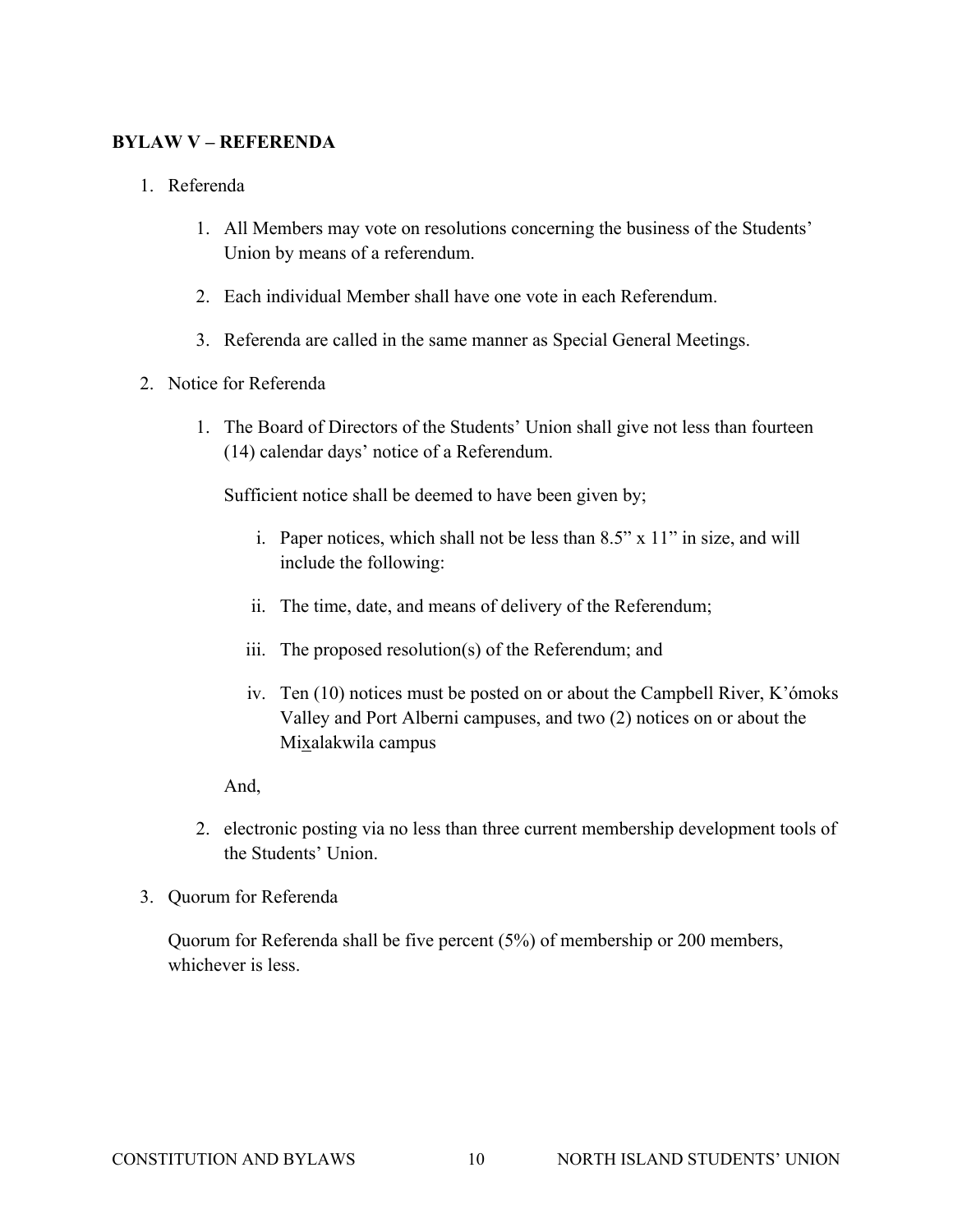#### **BYLAW VI –UNION REPRESENTATIVES**

- 1. Union Representation
	- a. There shall be twenty-five (25) Union Representative positions
- 2. Election of Union Representatives

Union Representatives shall be elected from among the membership accordance with Bylaw VIII.

3. Responsibilities of Union Representatives

Union Representatives shall:

- a. Attend Annual, Semi-Annual and Special General meetings of the Students' Union as delegates;
- b. Assist the Board of Directors with the implementation of campaigns, membership outreach, events and other activities of the Students' Union;
- c. Participate in Students' Union standing and ad hoc committees dealing with operational or planning functions assigned by the Board of Directors;
- d. Represent members on institutional committees from time-to- time and as determined by the Board of Directors;
- e. Assist the Board of Directors in the execution of work of the Students' Union;
- f. Represent the Students' Union at meetings, conferences and external events from time- to-time as determined by the Board of Directors;
- g. Maintain active communication with the Board of Directors; and
- h. Perform such other duties as may be assigned by the Board of Directors.
- 4. Term of Office and Eligibility
	- a. Members shall be elected to fill the term of Union Representatives, which shall be thirteen (13) months commencing April 1 and terminating the following April 30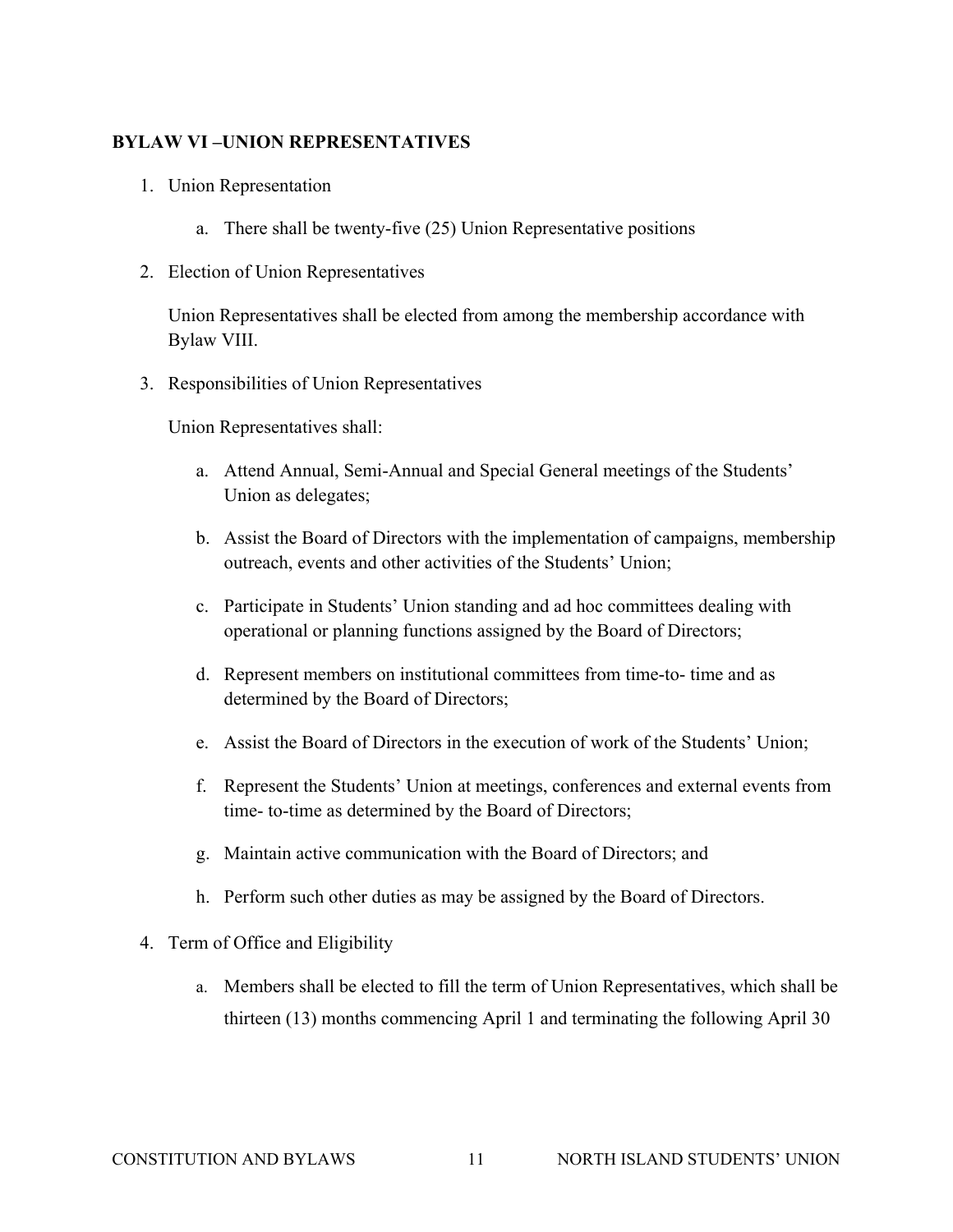- b. All Union Representatives must maintain membership as defined by Bylaw II for the duration of their term.
- 5. Union Representatives who self identify in an equity group may seek following portfolio positions:
	- a. Women Students' Representative(s)
		- i. Union Representatives shall appoint up to two (2) Women Students' Representative(s) from among the female - identified members of the Union Representatives who shall:
			- 1. Present a female perspective to the Board of Directors, supporting the Boards knowledge about women's issues, specifically those relating to College students;
			- 2. assist in the development and implementation of campaigns & events relating to human rights issues
			- 3. demonstrate knowledge and have experience with issues of equity as they may pertain to students.
	- b. Indigenous Students' Representative(s)
		- i. Union Representatives shall appoint up to two (2) Indigenous Students' Representative(s) from among the Indigenous members of the Union Representatives who shall:
			- 1. present an Indigenous perspective to the Board of Directors, supporting the Boards knowledge about Indigenous issues, specifically those relating to College students;
			- 2. assist in the development and implementation of campaigns & events relating to human rights issues;
			- 3. demonstrate knowledge and have experience with issues of equity as they may pertain to students.
	- c. Students' Accessibility Representative(s)
		- i. Union Representatives shall appoint up to two (2) Students' Accessibility Representative(s) from among the members of the Union Representatives who identifies as having an accessibility requirement and who shall: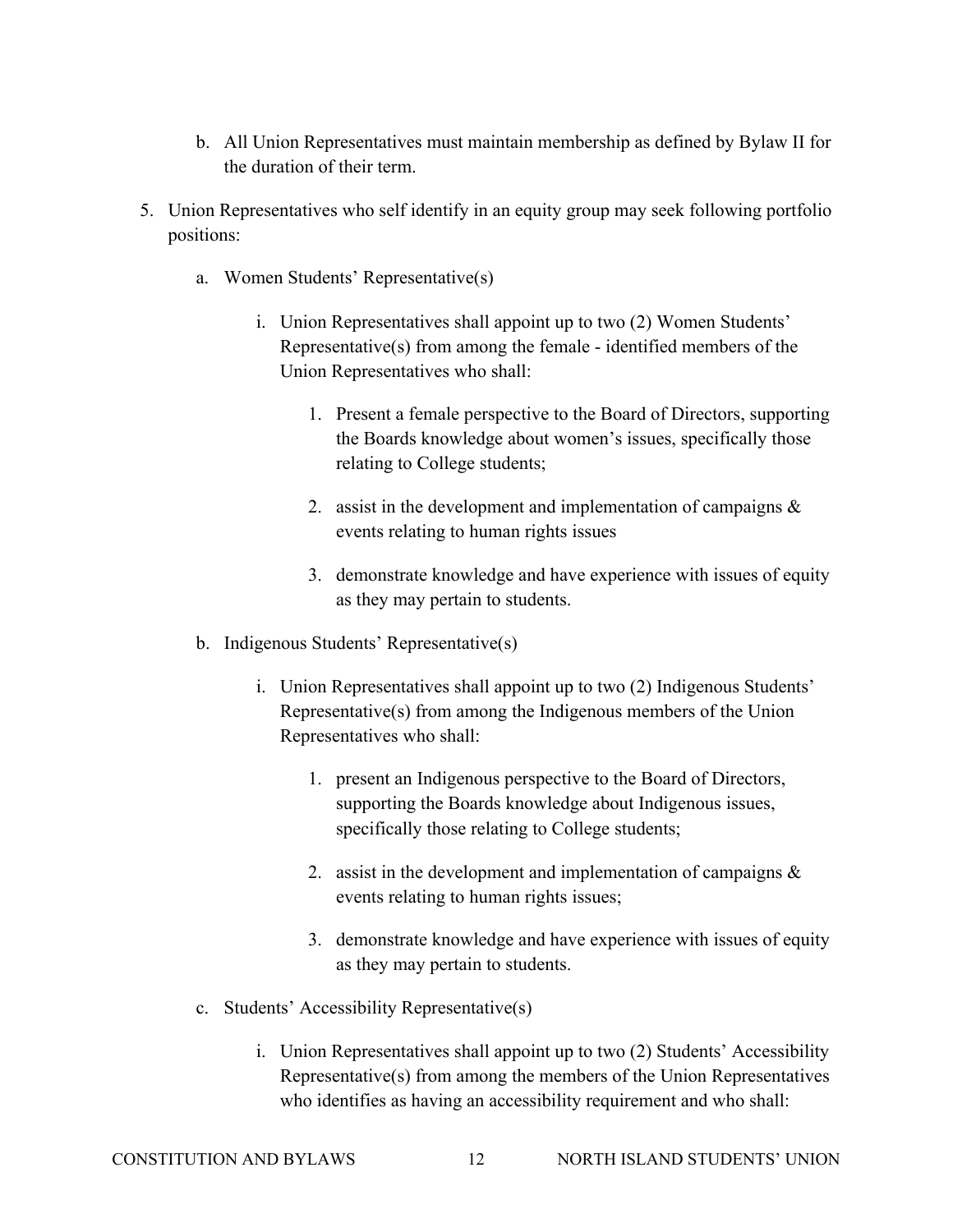- 1. present an accessibilities perspective to the Board of Directors, supporting the Boards knowledge about accessibility issues, specifically those relating to College students;
- 2. assist in the development and implementation of campaigns  $\&$ events relating to accessibility issues;
- 3. demonstrate knowledge and have experience with issues of accessibility as they may pertain to students.
- 6. Union Representatives whose studies are primarily based on a campus may seek the following portfolios:
	- a. Union Representatives shall appoint up to two (2) Campbell River Representative(s) from among the members of the Union Representatives who identifies as the majority of NIC instruction time based in Campbell River and who shall:
		- i. present a Campbell River perspective to the Board of Directors, supporting the Board's knowledge of local events & issues,
		- ii. assist in the development and implementation of campaigns and events, relating to the Campbell River campus
	- b. Union Representatives shall appoint up to two (2) K'ómoks Valley Representative(s) from among the members of the Union Representatives who identifies as the majority of NIC instruction time based in the K'ómoks Valley and who shall:
		- i. present a K'ómoks Valley perspective to the Board of Directors, supporting the Board's knowledge of local events & issues,
		- ii. assist in the development and implementation of campaigns and events, relating to the K'ómoks Valley campus
	- c. Union Representatives shall appoint up to two (2) Port Alberni Representative(s) from among the members of the Union Representatives who identifies as the majority of NIC instruction time based in the Port Alberni and who shall:
		- i. present a Port Alberni perspective to the Board of Directors, supporting the Board's knowledge of local events & issues,
		- ii. assist in the development and implementation of campaigns and events,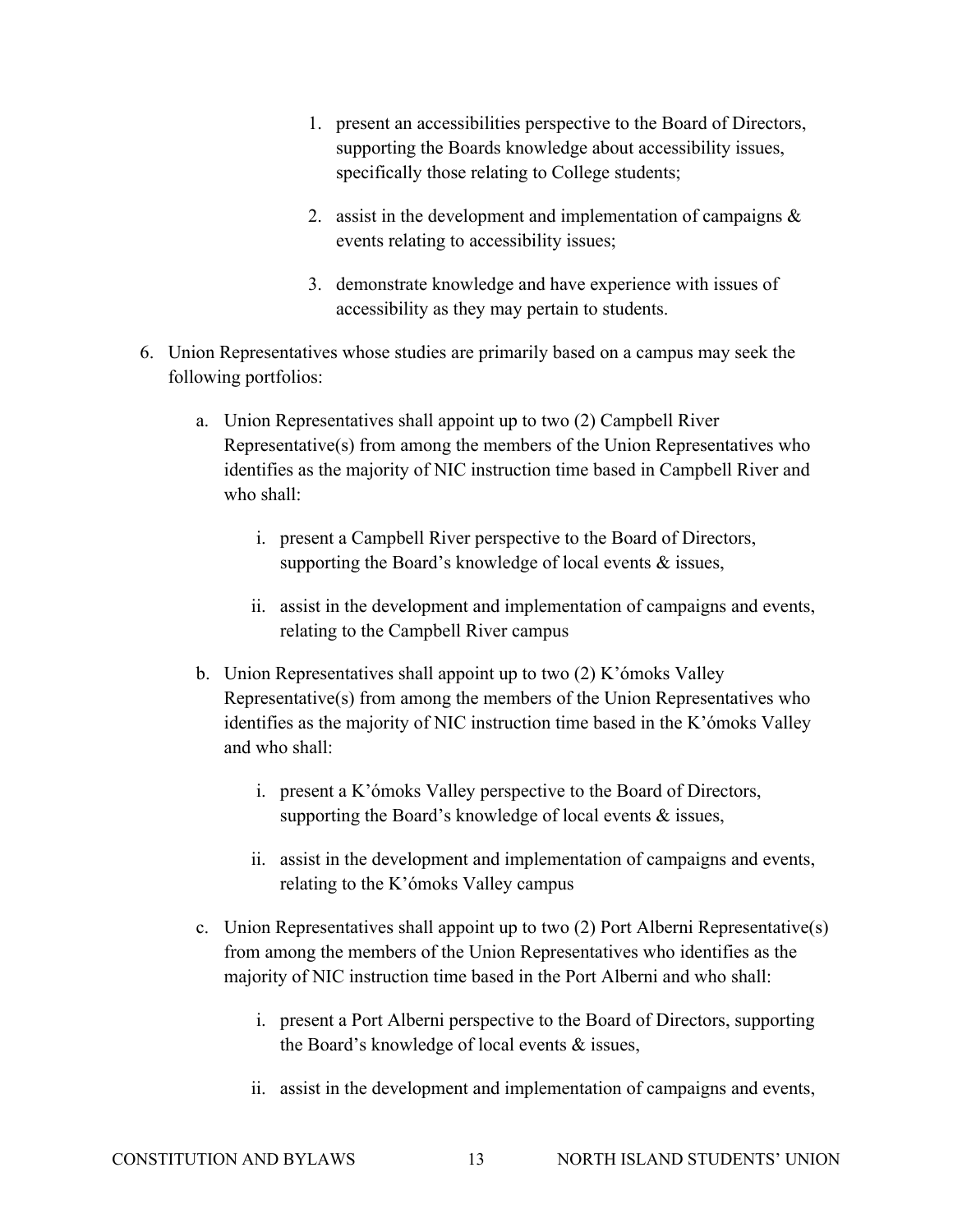relating to the Port Alberni campus

- d. Union Representatives shall appoint up to two  $(2)$  Mixalakwila Representative $(s)$ from among the members of the Union Representatives who identifies as the majority of NIC instruction time based in the Mixalakwila and who shall:
	- i. present a Port Alberni perspective to the Board of Directors, supporting the Board's knowledge of local events & issues,
	- ii. assist in the development and implementation of campaigns and events, relating to the Mixalakwila campus.
- 7. Union Representatives who fail to comply with Article 4 b) will be deemed to have resigned their position.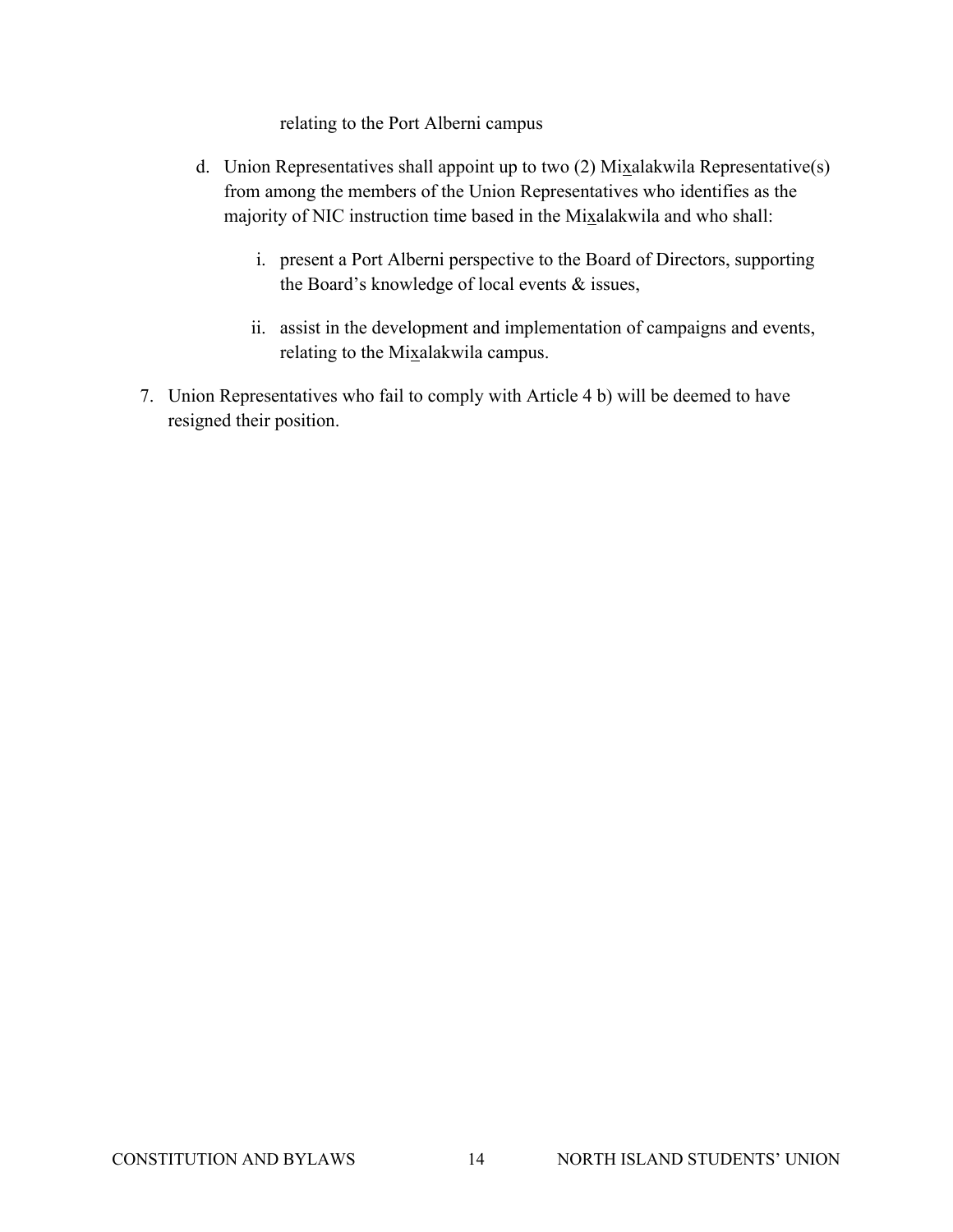# **BYLAW VII – BOARD OF DIRECTORS**

- 1. Composition and Term of Office of the Board of Directors
	- a. The Board of Directors shall be comprised of the following positions, elected from among the Union Representatives at a general meeting,
		- i. Accessibility & Equity Director
		- ii. Community Director
		- iii. Communications Director
		- iv. Federation and Governance Relations Directors
		- v. Internal Relations Director
		- vi. Services Director
	- b. The regular term of office for members of the Board of Directors shall be May 1 to April 30.
- 2. Meetings of the Board of Directors
	- a. The Board of Directors shall meet no less than nine (9) times per year on a schedule established by the Board of Directors.
	- b. Notice of each Board of Directors meeting shall be served to each member of the Board of Directors by electronic mail not less than seven (7) calendar days prior to each meeting, and shall be advertised on the Students' Union's website not less than five (5) calendar days in advance the scheduled meeting.
	- c. The quorum required for the transaction of business at a meeting of the Board of Directors shall be 51% of the members of the Board of Directors.
	- d. Subject to any special resolutions of the Students' Union, the most recent edition of Roberts' Rules of Order shall govern the conduct of all meetings of the Board of Directors.
	- e. Meetings of the Board of Directors shall be open to all members of the Students' Union, provided that the meeting be permitted to move "in - camera" to deal with confidential matters, such as labour, legal or land work.
	- f. The Board of Directors shall endeavor to adopt a term-based schedule of planned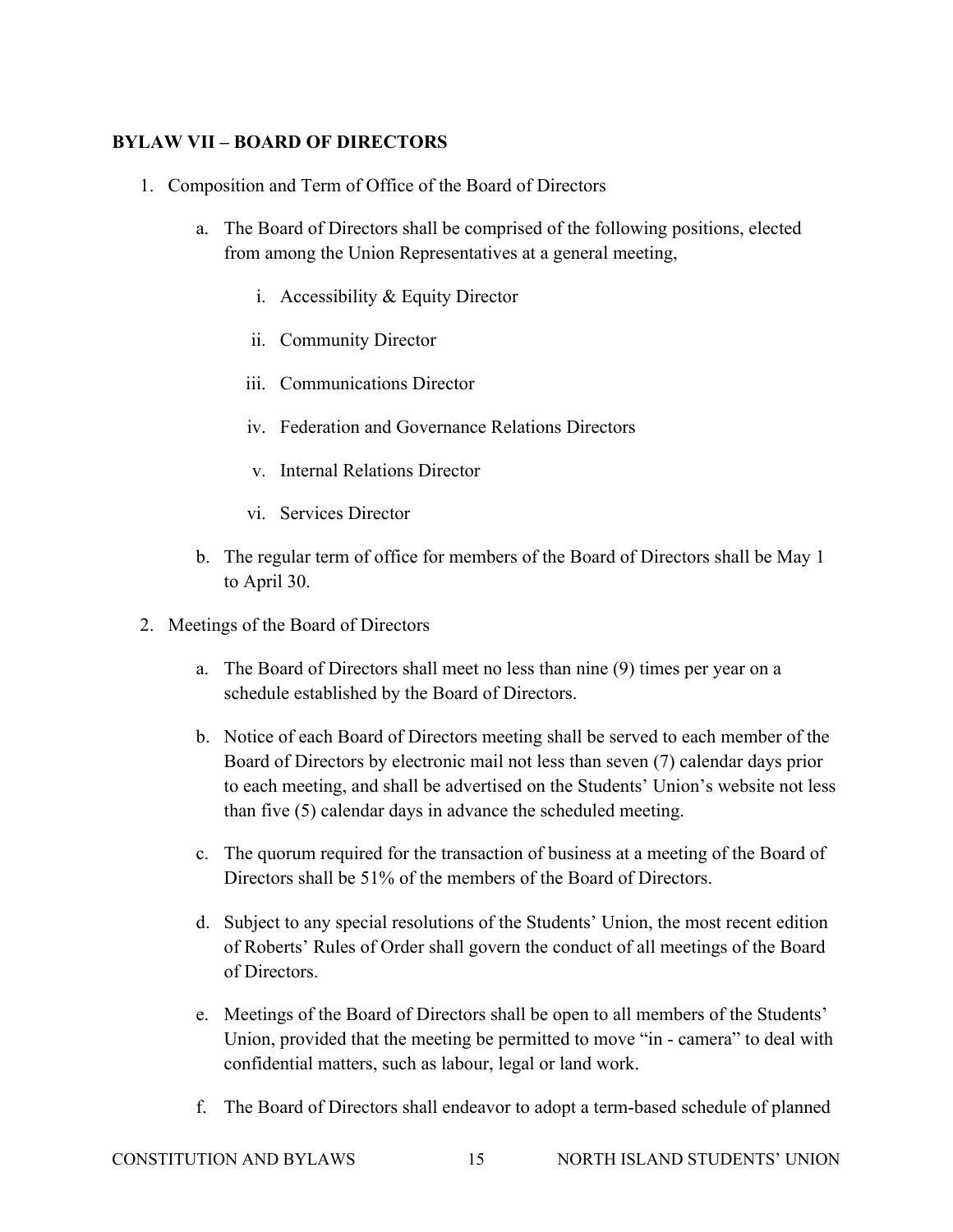meetings within two (2) weeks following the completion of a Board of Directors election or by-election.

- g. Notwithstanding any of the foregoing, a meeting of the Board of Directors may be scheduled:
	- i. at the request of three (3) or more Directors providing notice in accordance with subsection (b) of this article.
	- ii. by the Chairperson(s), as necessitates.
- h. Board members will be considered present if attending a meeting in person, by phone or electronically via video chat where facilities enable such attendance. Votes by proxy shall not be allowed.
- i. Minutes of Board of Director meetings shall be distributed to each member of the Board, and shall be posted on the Students' Union's website once adopted.
- 3. Board of Directors Remuneration

Remuneration shall be paid to Directors of the Students' Union in the form of a monthly stipend. The amount of compensation and required work parameters shall be set by resolution of a general meeting.

4. Leave-of-Absence for Board of Directors Members

Subject to the approval of the Board of Directors, individual Directors may be granted leaves-of-absence from the Board for a period of up to four (4) months during their term of office on the Board. Such approval shall not be unreasonably withheld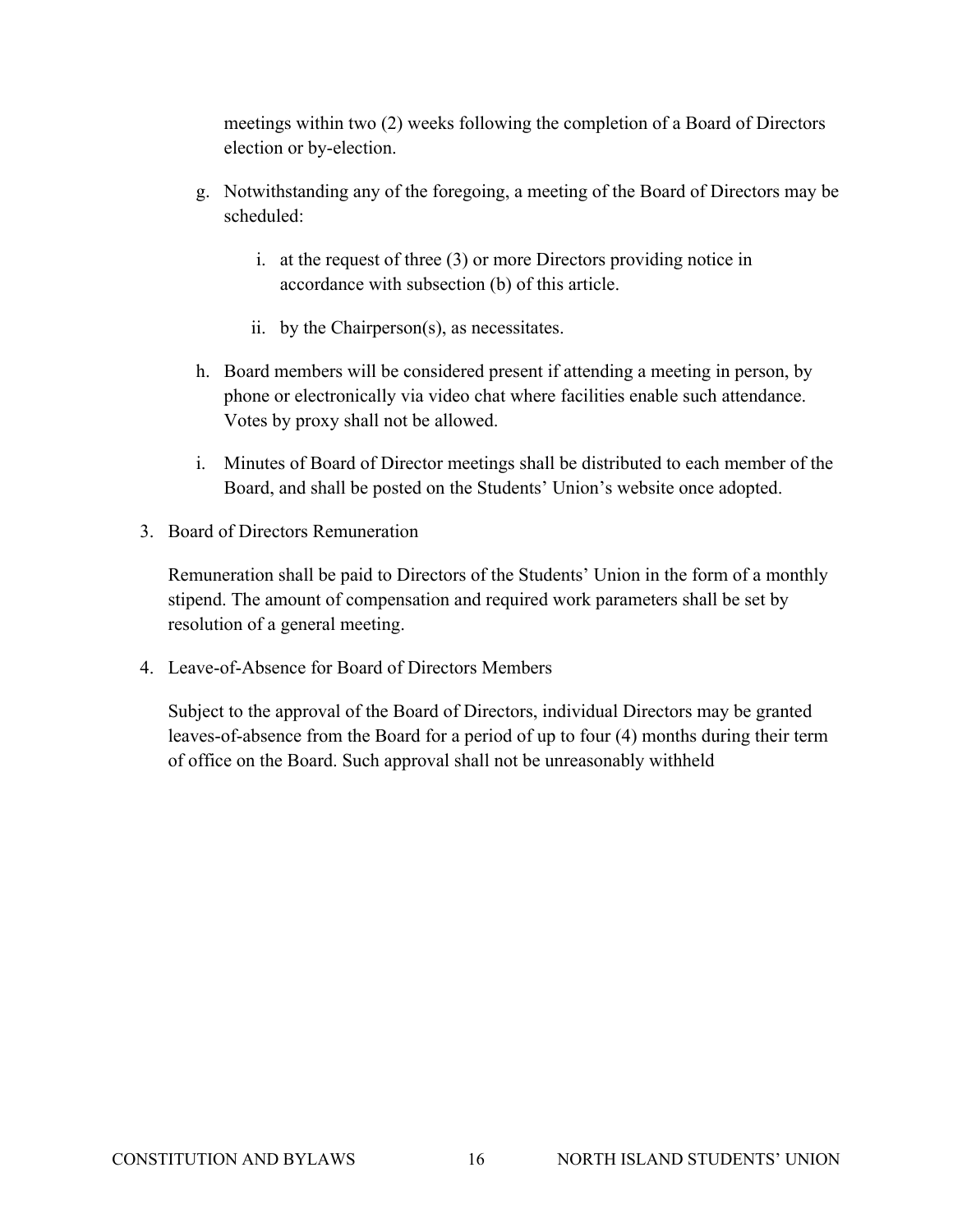#### **BYLAW VIII – ELECTIONS OF UNION REPRESENTATIVES**

- 1. Schedule of Elections
	- a. General Elections

General elections for Union Representatives shall be held between January 1 and March 30 of each year, and shall be subject to the following schedule:

- i. not less than five business days of nominations;
- ii. not less than five business days of campaigning;
- iii. not less than twenty (20 hours) of voting held over not less than three days, which may not include a Friday.
- b. By-Election

By-Election for Union Representatives may be held between September 15 and October 30 of each year, and shall be subject to the following schedule:

- i. Not less than 5 business days of nominations;
- ii. Not less than 5 business days of campaigning;
- i. not less than fourteen (14 hours) of voting held over not less than three days, which may not include a Friday.

#### 2. Notice of Elections

- a. Notice of Nominations
	- i. Seven (7) days prior to the opening of the nomination period sufficient notice shall be deemed to have been given by;
		- 1. Paper notices, which shall not be less than 8.5" or 11" in size, and will include the following:
			- a. the number of Union Representative positions open for nomination;
			- b. the dates of the opening and closing of nomination period and voting days;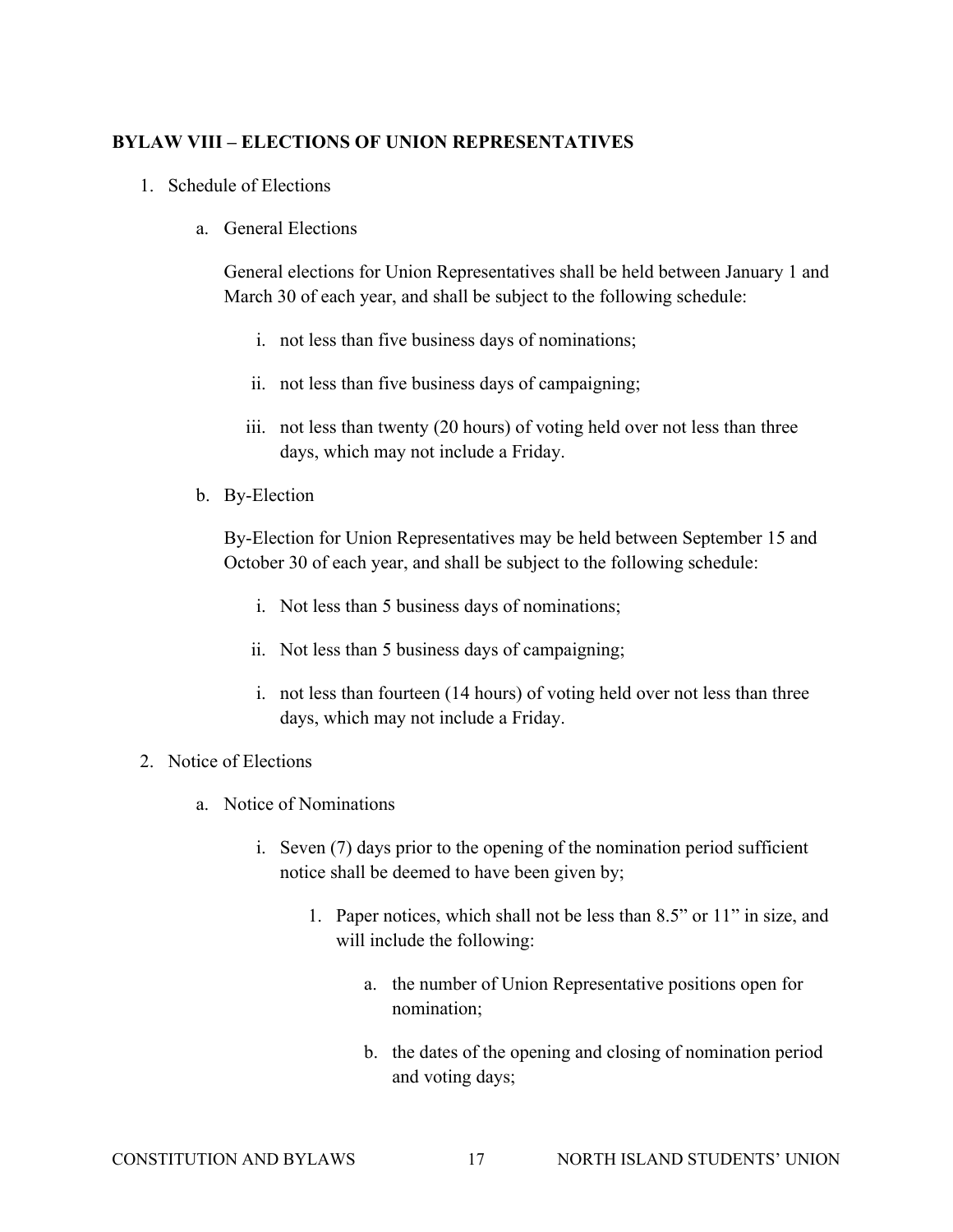- c. the dates of the opening and closing of the campaign period;
- d. the dates of voting; and,
- e. contact information for the Chief Electoral Officer.
- 2. Ten (10) notices must be posted on or about the Campbell River, K'ómoks Valley and Port Alberni campuses, and two (2) notices on or about the Mixalakwila campus

And,

- ii. electronic posting via no less than three current membership development tools of the Students' Union.
- b. Notice of Voting
	- i. Should there be more valid nominations than position available for election, a notice of polling must be provided.

Sufficient notice shall be deemed to have been given by;

- 1. Paper notices, which shall not be less than 8.5" or 11" in size, and will include the following:
	- a. the names of each candidate for election
	- b. the dates of voting;
	- c. the times that voting will take place;
	- d. any requirements for a member to execute their vote; and
	- e. contact information for the Chief Electoral Officer.
	- f. Ten (10) notices must be posted on or about the Campbell River, K'ómoks Valley and Port Alberni campuses, and two  $(2)$  notices on or about the Mixalakwila campus

And,

2. electronic posting via no less than three current membership development tools of the Students' Union.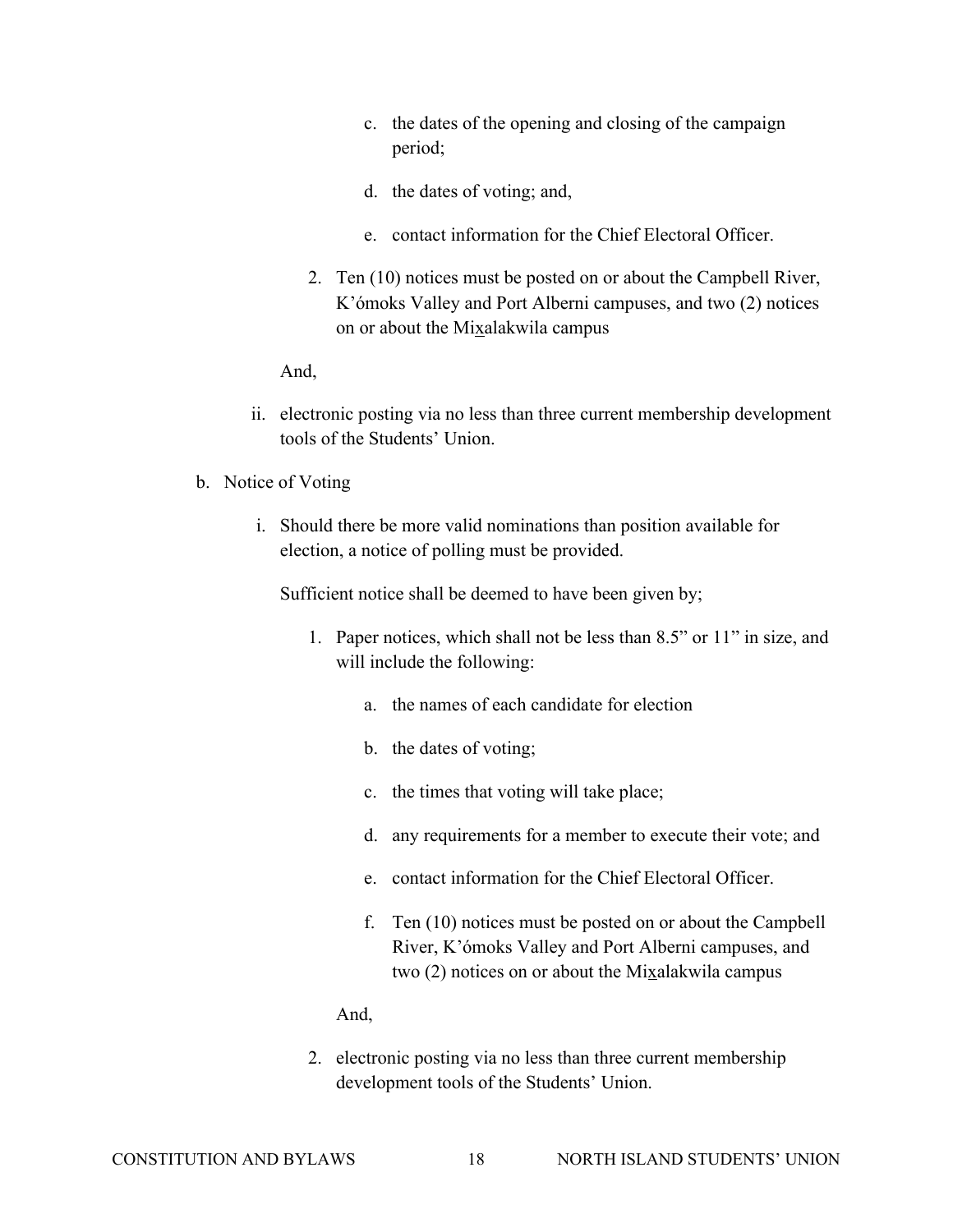#### 3. Nominations

- a. For a nomination to be valid, a nominee must submit their intention to seek election in writing by submission of a nomination form containing the name, email address and student numbers of members supporting the nomination of the respective nominee. Members whose studies are campus based are compelled to provide ten (10) nominations, while digital delivery sees five (5) nominations required, mix delivery shall default to the lesser of two (2).
- b. Incomplete or fraudulent nomination forms will result in the disqualification of the nominee from the election process.
- c. Only forms provided by the Chief Electoral Officer may be considered valid nomination forms

# 4. Eligibility

For a member to be eligible to be a Union Representative, they must be attending at least one course or program.

5. Voting

Voting shall only occur when the number of valid nominations received exceeds the number of positions available. Should fewer valid nomination forms be received than positions available for election, those with valid nomination forms shall be acclaimed without need for a balloting process.

6. Electoral Committee

The Students' Union shall establish an electoral committee no less than two (2) weeks before an election which shall be responsible for the administration of the election to fill Union Representative positions. The electoral committee shall be considered disbanded once the ballots have been processed.

- a. The electoral committee shall be comprised of:
	- i. one (1) Union Representative not seeking re-election;
	- ii. one (1) member of the staff of the Students' Union who shall act as Chief Returning Officer; and
	- iii. the chairperson of the Federation or their designate.
- b. The electoral committee shall be responsible for overseeing the administration of the election by the Chief Returning Officer, and shall ensure that all elections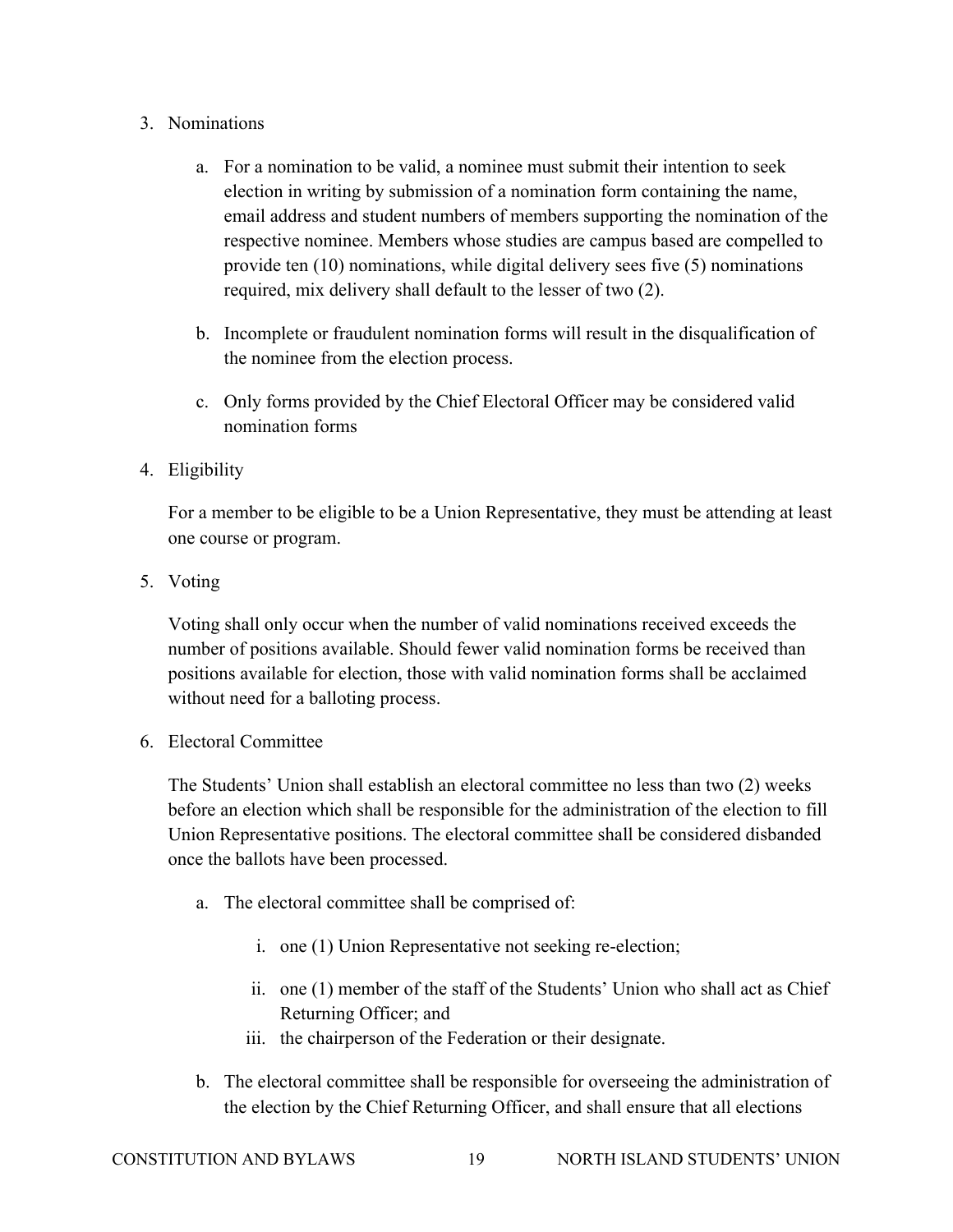occur in the manner prescribed by this Bylaw and the policies of the Union

- c. The electoral committee may disqualify a candidate or rule an election invalid for any violation of these Bylaws.
- d. The electoral committee shall make, in the event of a strike, circumstance beyond human control, or other event that may delay the electoral procedure, a decision as to how and when the electoral procedure may best be completed.
- e. The electoral committee shall provide a report on the conduct and results of all elections to the Board of Directors for ratification.
- 7. Campaign Financing

Candidates may not solicit or accept financial or monetary donations. Campaign expenses shall not exceed the limit established by the Board of Directors.

- 8. Ballot
	- a. The names of nominees shall appear on the ballot in alphabetical order by surname
	- b. Members may vote for up to as many candidates as positions are available.
- 9. Validation of Votes
	- a. For on campus voting, before the first day of voting, a ballot box shall be emptied and inspected by the electoral committee. Upon confirmation that ballot box is empty, it shall be locked, and a seal shall be placed around the box which shall only be broken when the ballots are counted. The ballot box shall not be left unobserved at any time during the election unless it is secured in a location only accessible by the electoral committee.
	- b. For remote voting, the Students' Union shall use a recognized voting software, which shall validate the process, maintain confidentiality of votes, and provide results.
	- c. The electoral committee shall count or receive the ballots together after voting has concluded.
	- d. The candidates with the most votes shall be elected until the last position has been filled.
	- e. In the event of a tie for the final available position, the winner shall be determined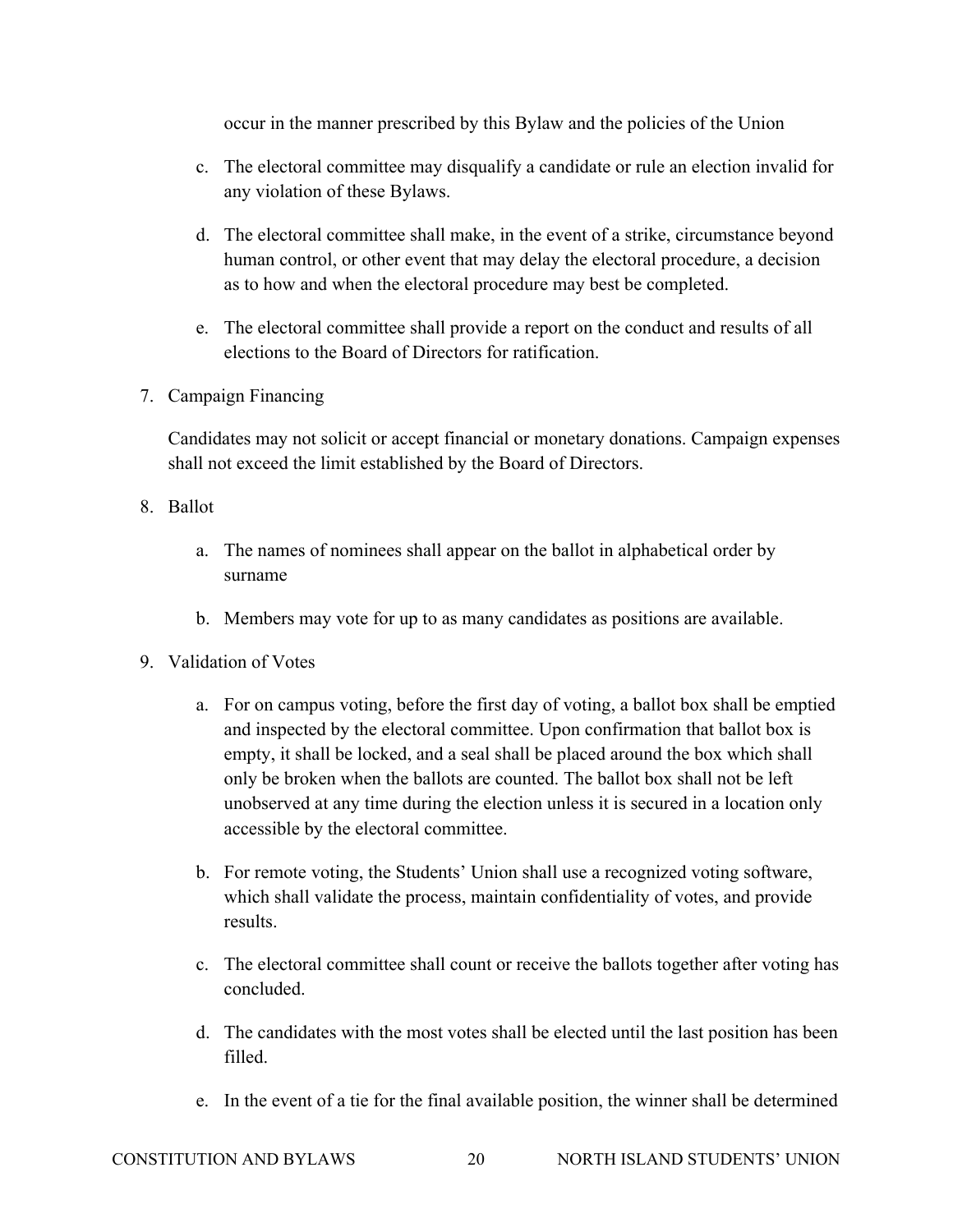by coin toss.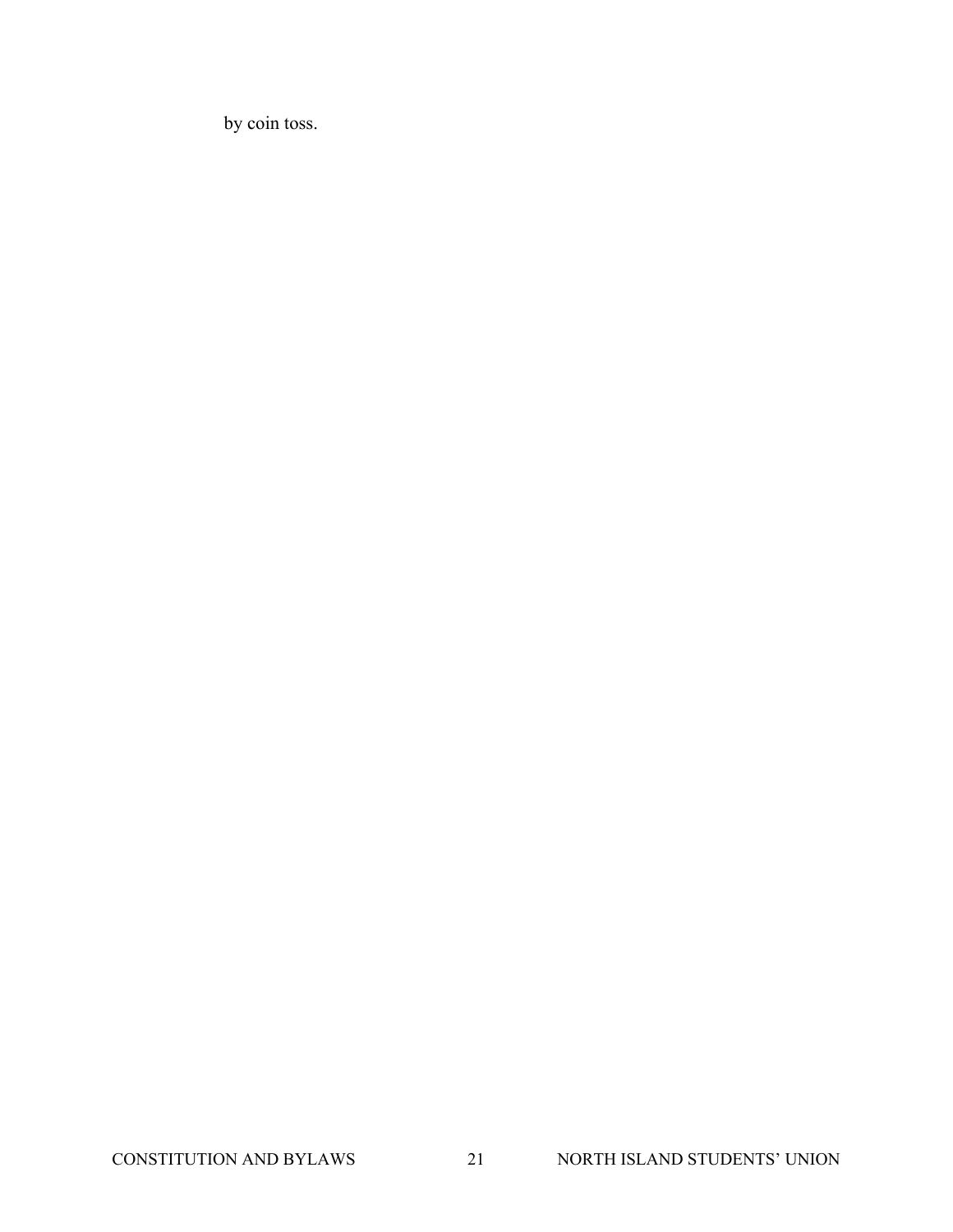## **BYLAW IX – ELECTION OF THE BOARD OF DIRECTORS**

1. Schedule of Elections

The Board of Directors shall be elected at the Annual General Meeting each year. Byelections may be held at the Semi-Annual General Meeting, as determined by the Board of Directors.

2. Notice of Elections

Notice of Election of the Board of Directors will be included in the notice of the General Meeting per Bylaw IV.

- 3. Nominations and Eligibility
	- a. Any Union Representative who serves as a delegate to a general meeting at which an election or by-election for the Board of Directors is taking place may nominate themselves from the floor of the meeting. Nominations must be seconded to be valid.
	- b. Any Union Representative may seek election to the positions.
- 4. Election of Board of Directors
	- a. Elections will take place at the General Meeting of the Students' Union and will be by paper ballot or electronic delivery.
	- b. Each Union Representative present for an election of the Board of Directors may cast a single ballot for each position being elected. Proxy voting shall not be allowed.
	- c. Each nominee shall provide a one to two-minute address to the general meeting before the vote is put to the assembly.
	- d. The Students' Union's Chief Electoral Office shall conduct the vote, tally the results, present the results to the general meeting, and shall ensure vote confidentiality, which may include the destruction of ballots or security of voter software, following the adoption of the results.
	- e. Candidates may select one scrutineer to oversee the counting of ballots.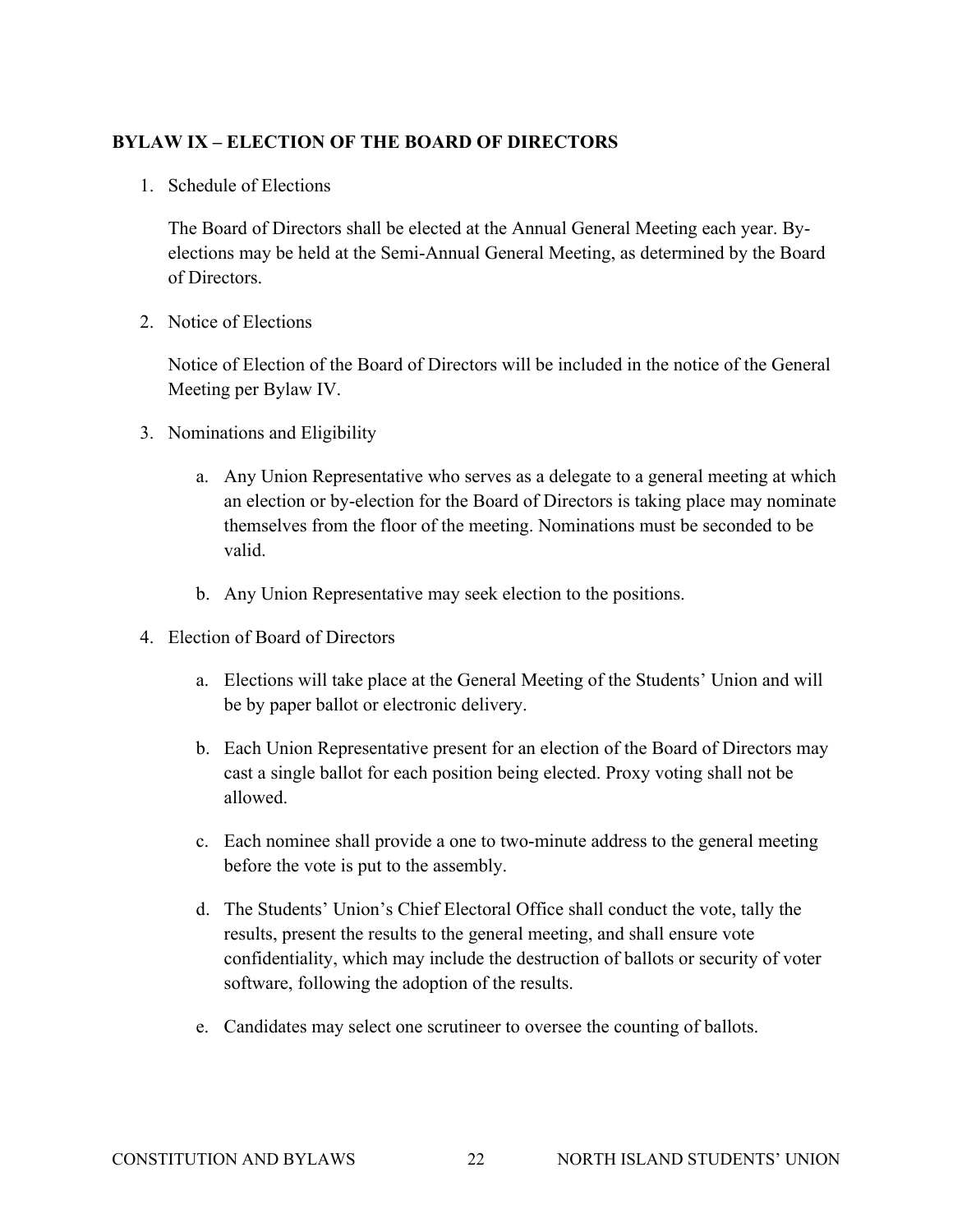# **BYLAW X – COLLECTIVE RESPONSIBILITIES OF THE BOARD OF DIRECTORS**

1. Compliance with Societies Act of British Columbia

The Board of Directors shall be familiar and comply with the provisions of the Societies Act of British Columbia.

2. Board of Directors Responsibility for Union Finances and Property

The Board of Directors shall receive, budget and administer all monies, properties, and securities of whatever nature that may be placed in the custody of, or that may become the property of the Students' Union notwithstanding and other provisions set out in these Bylaws.

3. Responsibility for Union Budget

The Board of Directors shall prepare an annual budget for the Students' Union.

4. Responsibility for Communication

The Board of Directors shall be the recognized medium of communication between the Students' Union and:

- a. the board and administration of North Island College;
- b. other constituent groups within the College;
- c. the general public; and
- d. other students' unions with which the Students' Union is federated.
- 5. Board of Directors Responsibility for Students' Union Staff

The Board of Directors shall be responsible for the hiring and direction of all staff of the Students' Union.

6. Annual Report of Board of Directors

The Board of Directors shall present to the Annual General Meeting of the Union a report detailing the activities undertaken by the Students' Union during the previous year.

7. Maintenance of Students' Union Policy Manual

The Board of Directors shall maintain an up-to-date policy manual for the Students'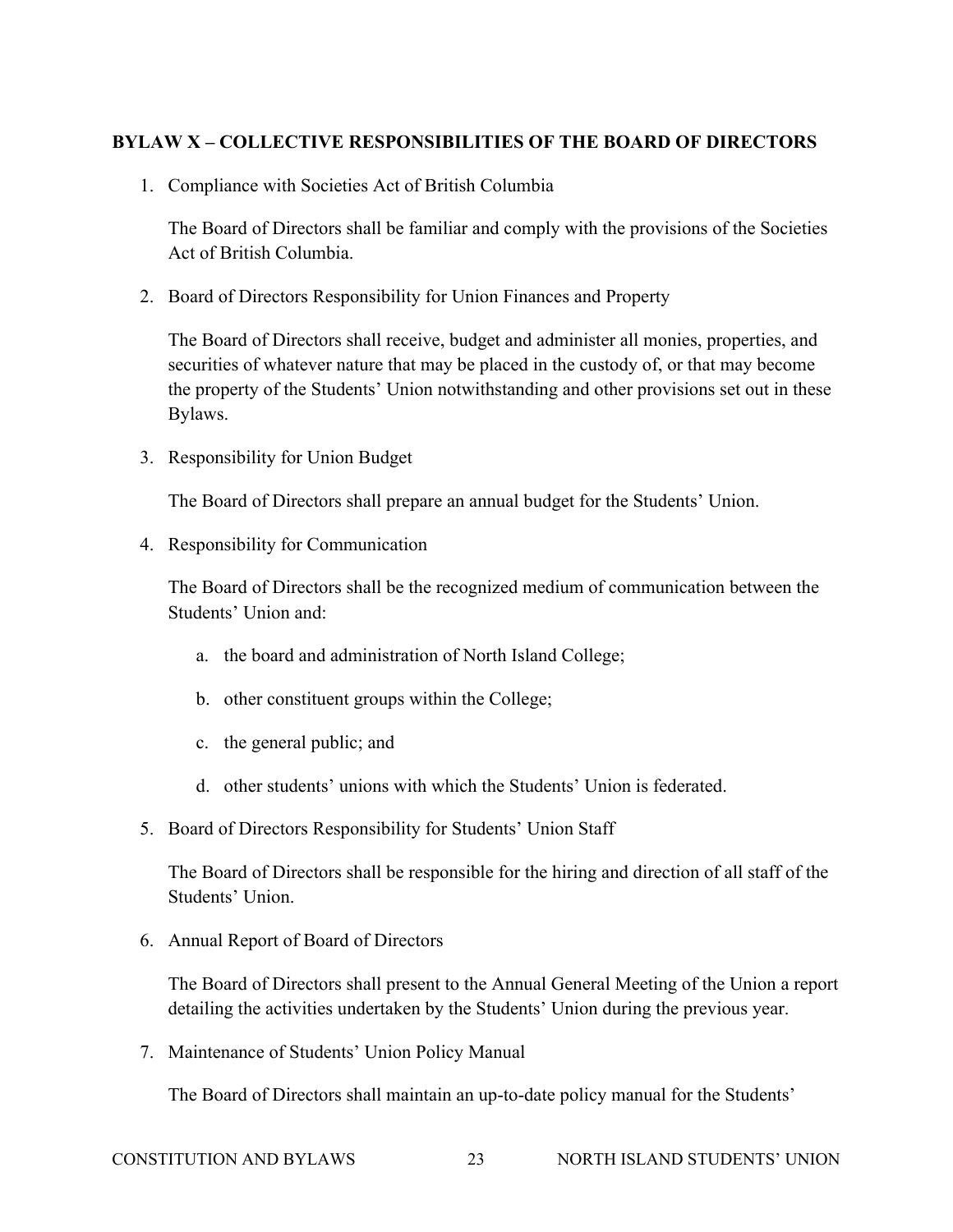Union.

8. Conflict of Interest

Members of the Board of Directors shall not vote on matters where a personal conflict of interest exists.

9. Delegation of Responsibility

The Board of Directors may delegate such of its duties and responsibilities as it may deem expedient for the conduct of the affairs of the Students' Union.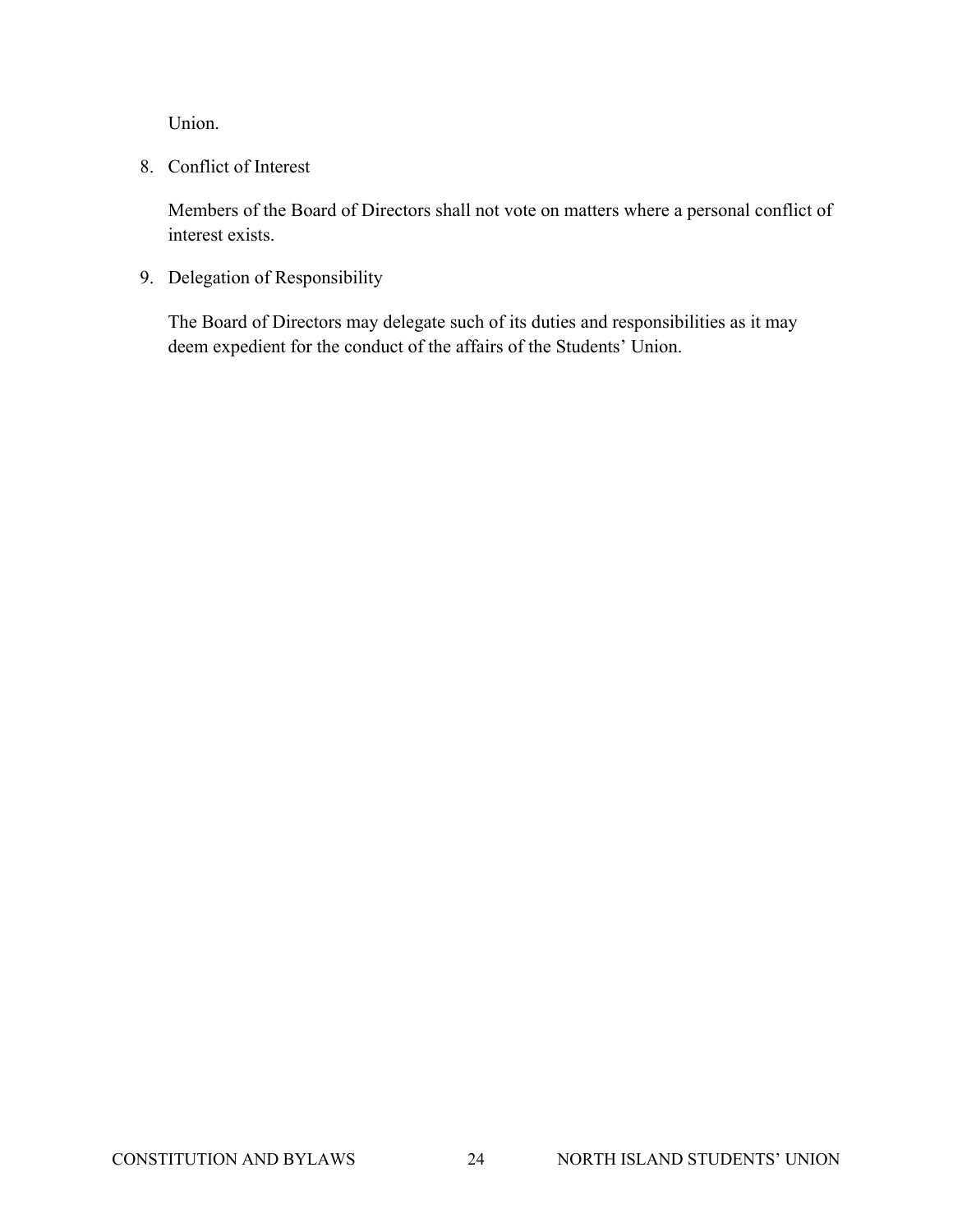# **BYLAW XI – DUTIES AND RESPONSIBILITIES OF INDIVIDUAL MEMBERS OF THE BOARD OF DIRECTORS**

1. Accessibility & Equity Director

The Equity Director shall:

- a. represent the interests, needs, and concerns of their respective members to the Board of Directors;
- b. assist the coordination and implementation of Students' Union campaigns;
- c. assist in supporting the Students' Union's student advocate service, and ensure that the student appeal committee positions are appropriately filled at all times;
- d. jointly with the Director of External Relations, implement Students' Union and Federation campaigns;
- e. assist the Director of College Relations with the implementation and operation of membership awareness initiatives of the Students' Union;
- f. assist the Union Representatives who hold equity portfolio roles;
- g. oversee the recruitment and coordination of Students' Union volunteers;
- h. perform such other duties as may be assigned by the Board of Directors.
- 2. Community Director

The Community Director shall:

- a. Lead the coordination, implementation & promotion of Students' Union events, campaigns, and activities;
- b. assist with the maintenance of the club and course union system of the Students' Union;
- c. jointly with the Director of Federation & Governance Relations, implement Students' Union and Federation campaigns;
- d. assist the Director of Communications with the implementation and operation of membership awareness initiatives of the Students' Union;
- e. oversee the recruitment and coordination of Students' Union volunteers;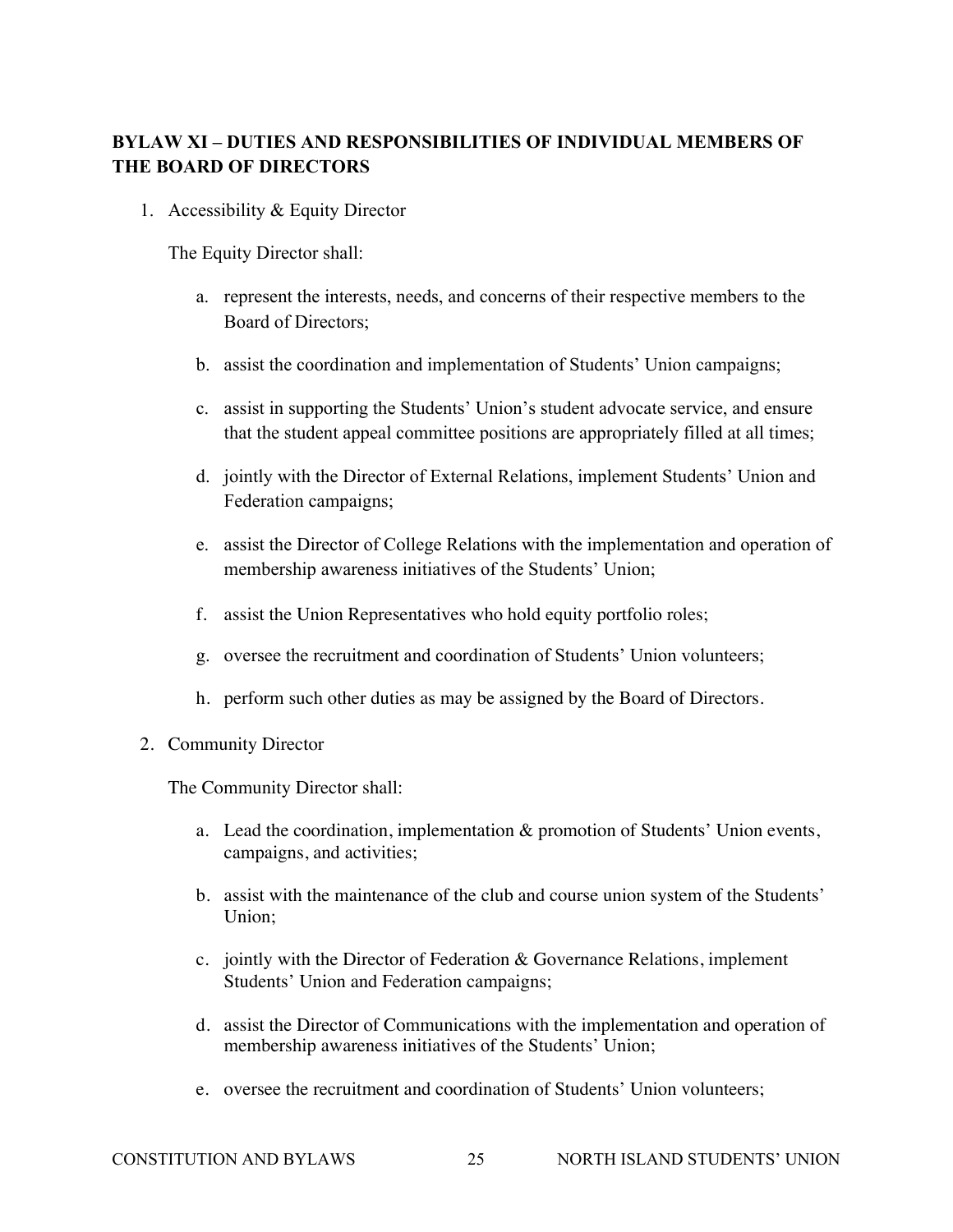- f. jointly with the Director of Internal Relations, oversee the provision of Students' Union services and programs, and the operation of Students' Union spaces;
- g. perform such other duties as may be assigned by the Board of Directors.

#### 3. Communications Director

The Director of Communications shall:

- a. be responsible for keeping the Board of Directors informed of issues arising off  $\&$ on campus which pertain to the activities of the Students' Union;
- b. be responsible for keeping the Board of Directors informed of all issues arising within the College which pertain to the activities of the Students' Union or the well-being of students;
- c. jointly, with other members of the Board of Directors and staff, articulate the Students' Union's policies and positions on various issues to members, college committees, coalition partners, other organisations, government representatives and the media;
- d. act as a liaison between the Students' Union, the college and external organisations;
- e. oversee and help coordinate the campaigns work of Students' Union;
- f. ensure that the Students' Union's positions are articulated to the College's Education Council, Board of Governors, senior leadership team, and appropriate sub-committees thereof;
- g. perform other such duties as may be assigned by the Board of Directors
- 1.Federation & Governance Relations Director

The Director of Federation & Governance Relations shall:

- a. fulfil the role of Local 15 Members' Representative on the Executive Committee of the BC Federation of Students;
- b. work with staff to write the Federation Executive Committee Local Report, quarterly;
- c. attend all Executive Committee Meetings;

CONSTITUTION AND BYLAWS 26 NORTH ISLAND STUDENTS' UNION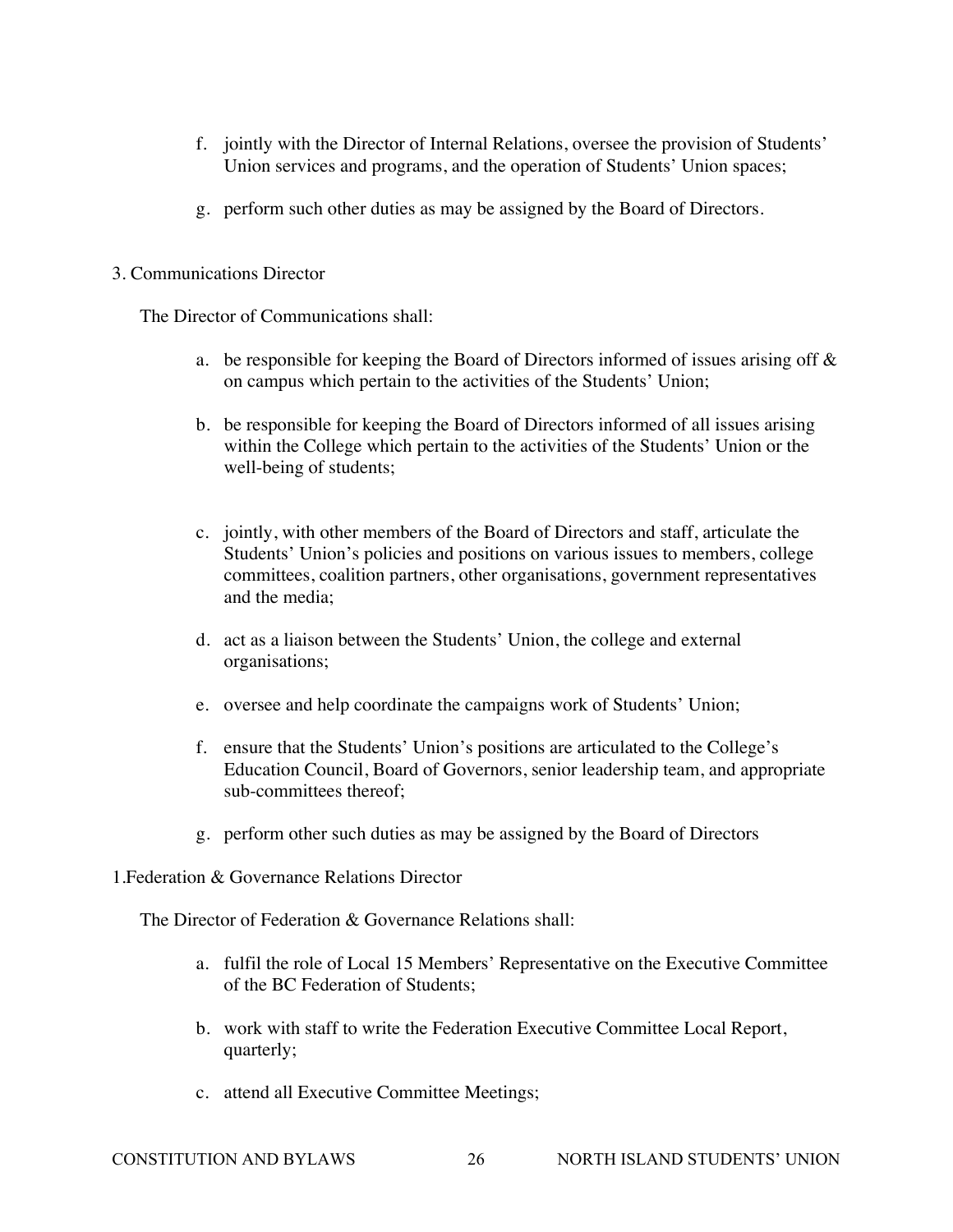- d. attend all Federation General Meetings;
- e. regularly report to the Board of Directors about the services, campaigns and internal affairs of the Federation; and,
- f. ensure that all reports and other materials from each Federation Executive Committee meeting, and each Federation general meeting are made available to the Board of Directors;
- g. ensure that the Board of Directors is appropriately informed of academic governance and post-secondary education governance issues occurring provincially, nationally, and globally that could affect the education delivered at the College;
- h. assist with coordination of student representatives on all College committees; and
- i. perform other such duties as may be assigned by the Board of Directors.
- 5. Director of Internal Relations

The Director of Internal Relations shall:

- h. assist in formulating a budget for the Students' Union;
- i. ensure the responsible management of the finances of the Students' Union and shall ensure that careful account is kept of all monies received and disbursed by the Students' Union;
- j. be responsible for keeping the Board of Directors informed of all issues which pertain to the finances of the Students' Union;
- k. ensure timely production of the annual audited financial statements and auditor's report;
- l. oversee the maintenance of records of the Students' Union, and ensure that accurate records are kept of all Board, General, and other meetings;
- m. represent the employer in dealings with the staff, and in the execution of the employer's management rights. The Internal Relations Director may also fulfil any possible labour relations or management responsibility assigned by the Board of Directors directly or via policy, and shall also be Staff Relations Officer.
- n. assist with the preparation for Annual General Meetings, Special General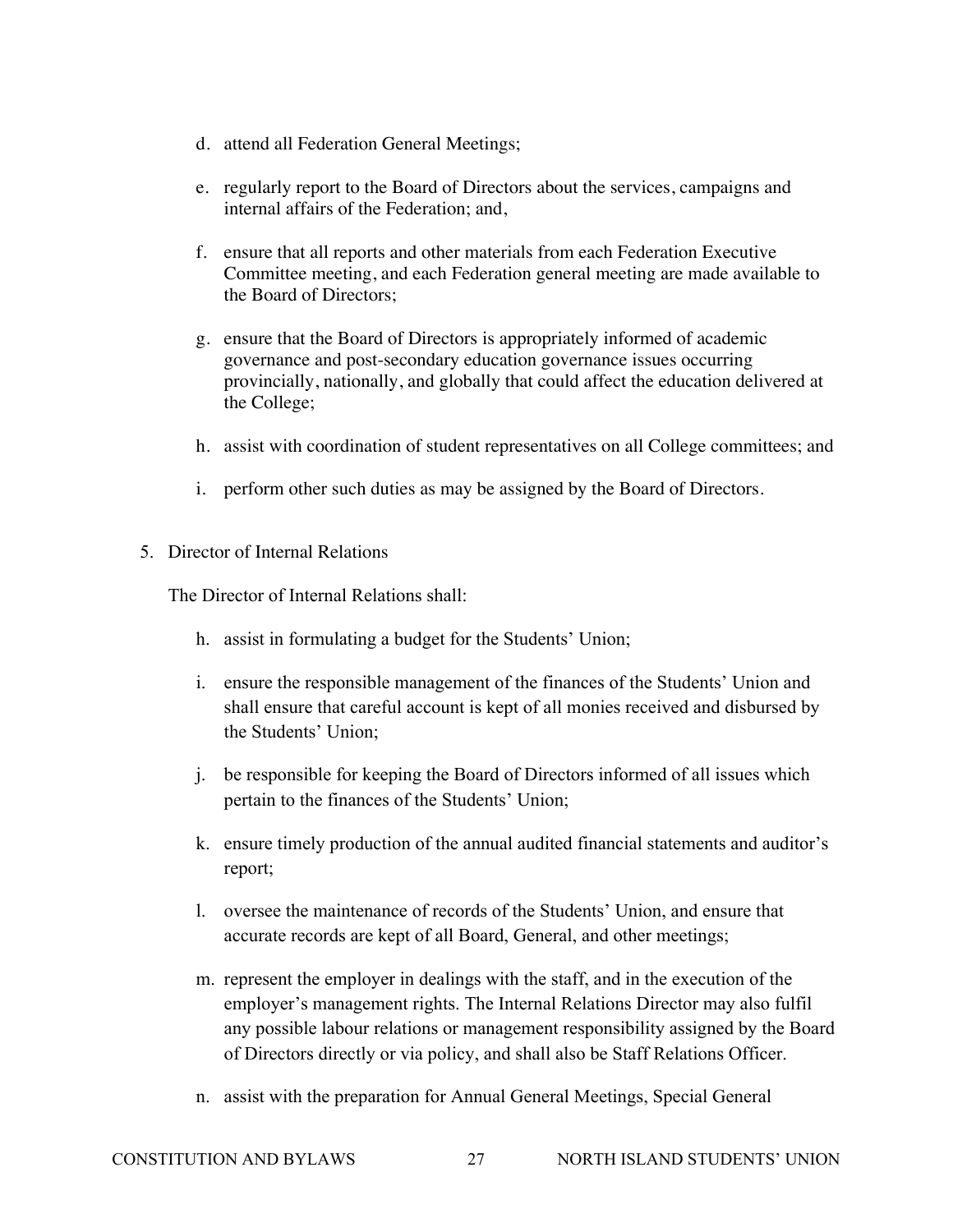Meetings, and other membership participation elements of the Students' Union; and,

- o. perform such other duties as may be assigned by the Board of Directors.
- 3. Services Director

The Services Director shall:

- p. assist the coordination, implementation and promotion of Students' Union services;
- q. assist the Director of College Relations with the implementation and operation of membership awareness initiatives of the Students' Union
- r. oversee the recruitment and coordination of Students' Union volunteers
- s. jointly with the Director of Internal Relations, oversee the provision of Students' Union services and programs, and the operation of Students' Union spaces;
- t. perform such other duties as may be assigned by the Board of Directors.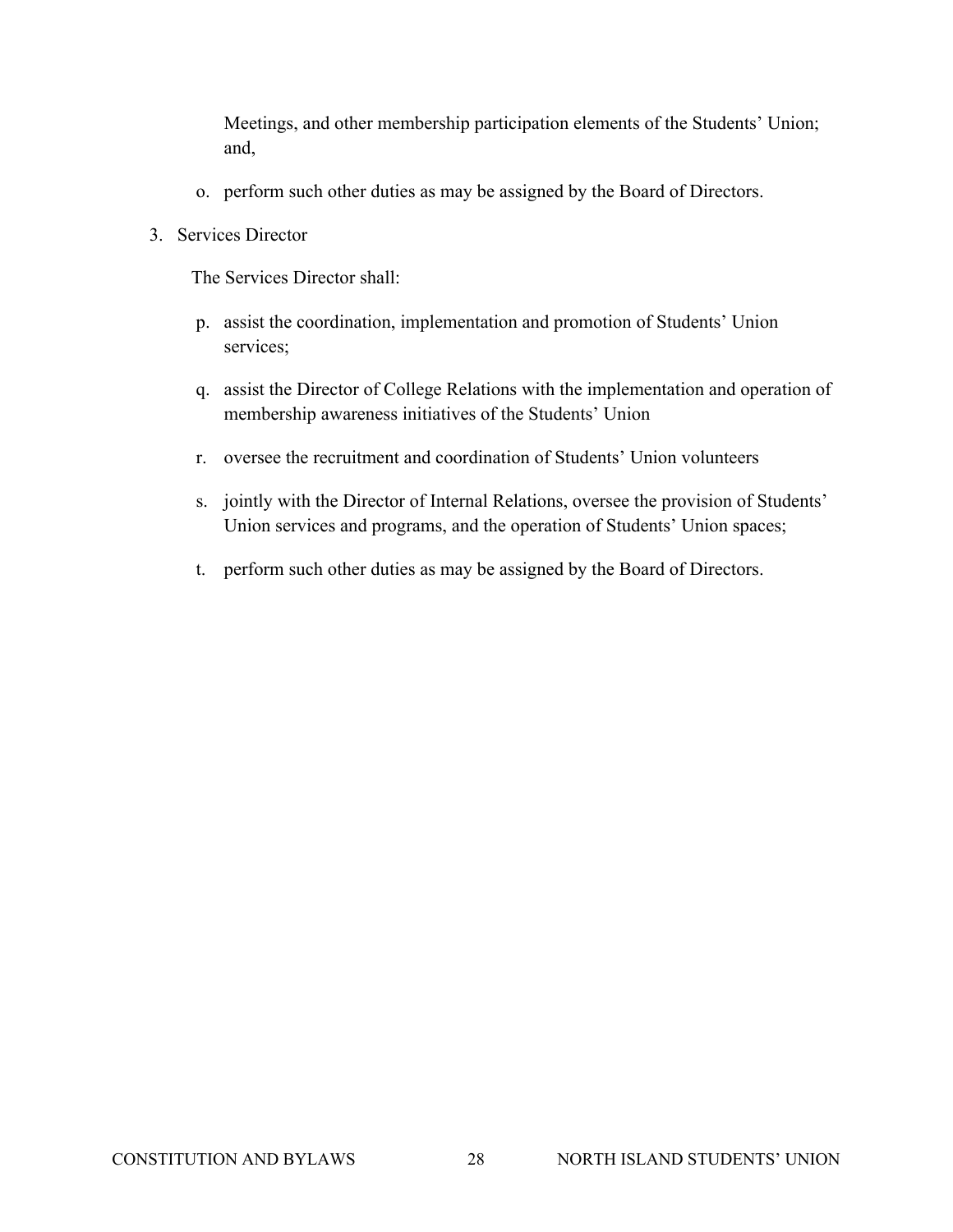# **BYLAW XII – PORTFOLIO POSITIONS**

1. Distribution of Portfolios

The Board of Directors shall annually select, at its first meeting in May, one (1) member to hold each portfolio position.

2. By-election for Portfolio Positions

In the event of a vacancy in any of the Portfolio Positions, the Board of Directors will select by resolution another eligible Director to hold the position until the next portfolio selection. Prior notice of a motion to select a replacement must be included with the notice of a Meeting of the Board of Directors as outlined in Bylaw 7.2(b).

3. Chairperson & Co - Chair

The Board shall select a Chairperson and Co - chair to alternate the facilitation of meetings of the Board of Directors and assist in the preparation of meeting agendas. The Chairperson  $& Co$  - chair shall ensure timely preparation and distribution of the meeting minutes.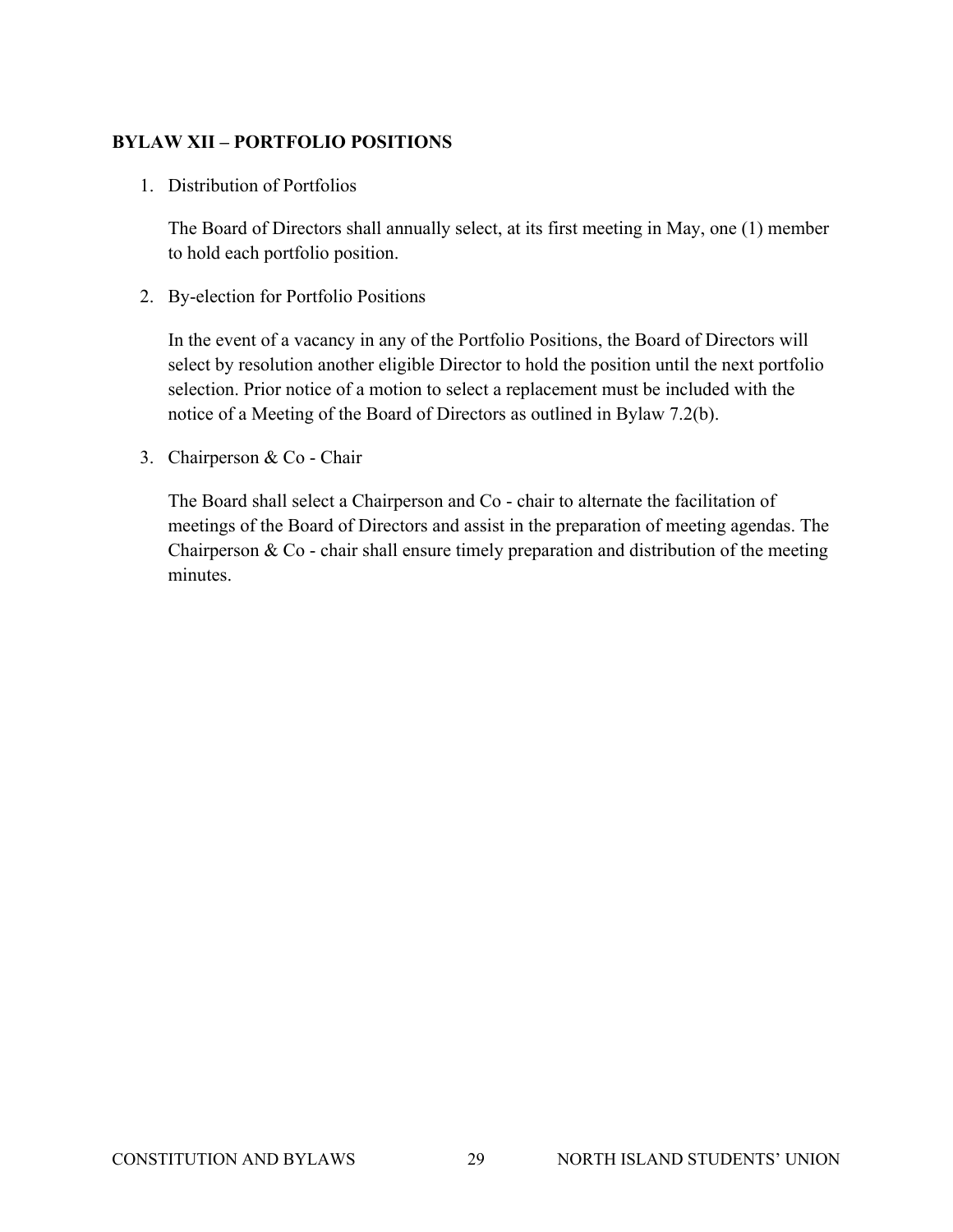## **BYLAW XIII – REMOVAL FROM OFFICE**

#### 1. Resignation

- a. A member of the Board of Directors shall be deemed to have resigned their position on the Board of Directors if they:
	- i. cease to be a member of the Students' Union;
	- ii. voluntarily resign their position by providing notice of resignation in writing to a meeting of the Board of Directors or a general meeting; or
	- iii. by being absent from two (2) or more consecutive meetings of the Board of Directors without valid reason, as determined by a two-thirds majority vote of the Board of Directors
- b. A Union Representative shall be deemed to have resigned their Union Representative position if they:
	- i. cease to be a member of the Students' Union; or
	- ii. voluntarily resign their position by providing notice of resignation in writing to a meeting of the Board of Directors or a general meeting.
- 2. Impeachment

A Member of the Board of Directors or Union Representative may be removed from office by resolution of a General Meeting or Referendum.

- a. Impeachment proceedings may be initiated by:
	- i. a two-thirds (2/3) majority vote on of the Board of Directors; or
	- ii. a petition signed by not less than ten per cent (10%) of the Members of the Students' Union presented to the Board of Directors.
- b. Notice of impeachment proceedings shall be required for a special resolution.
- c. In the event that the General Meeting or Referendum thus called fails to reach quorum, the proceedings shall cease.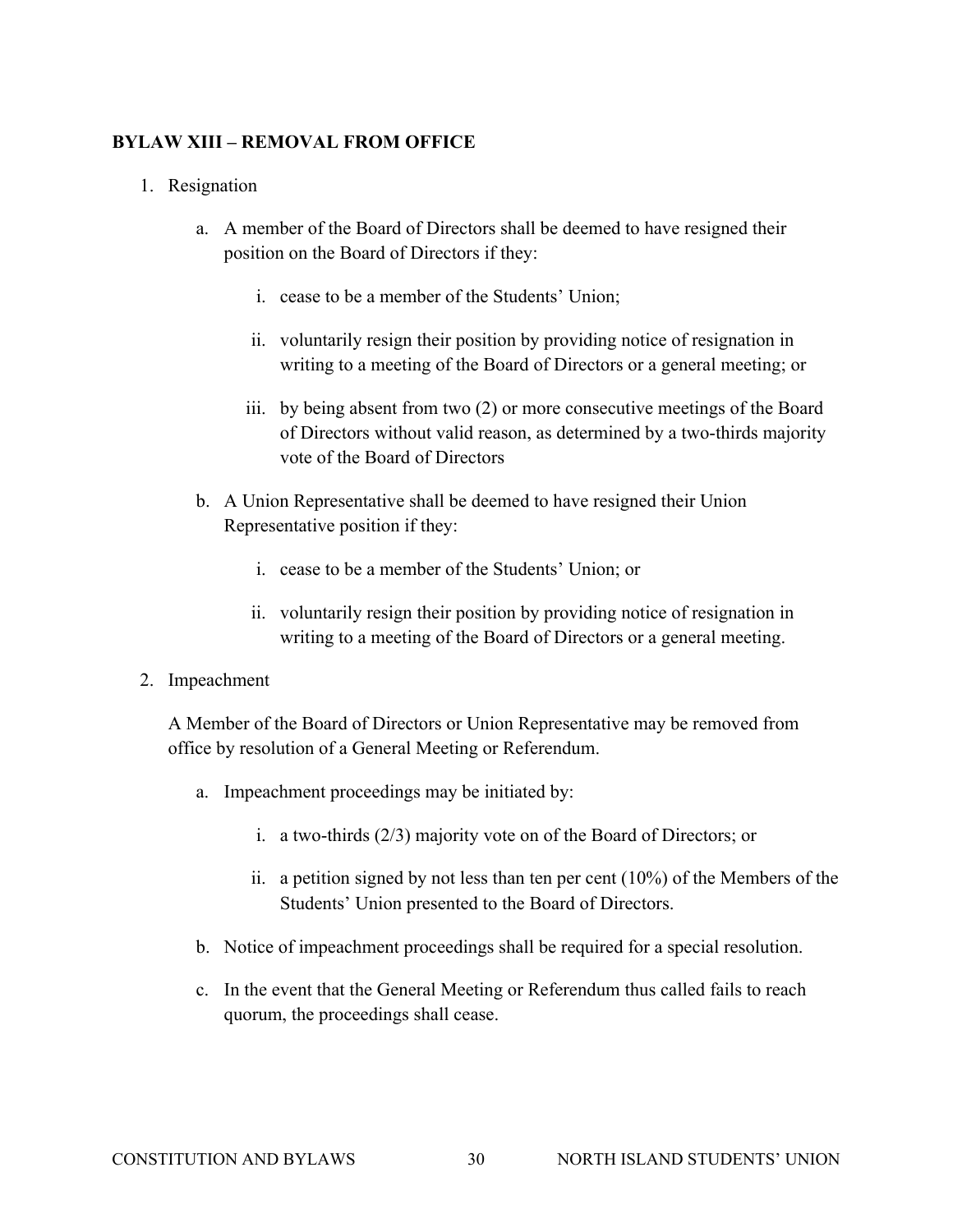# **BYLAW XIV – UNION FINANCES**

- 1. Signing Officers
	- a. The Students' Union shall have no more than five and no less than three signing officers, appointed by the Board of Directors.
	- b. The signatures of at least two (2) signing officers shall be required for the execution of any legal documents or, subject to the policy of the Students' Union, the disbursement of any funds on behalf of the Students' Union.
- 2. Annual Financial Review
	- a. The auditors of the Students' Union shall be appointed by resolution of a General Meeting.
	- b. The Board of Directors may fill a vacancy in the office of the auditor created by death, resignation or otherwise.
	- c. The auditors of the Students' Union shall have the right to examine all books, records and accounts of the Students' Union and shall be entitled to request from any and all Members of the Board of Directors, such information and explanations as may be required by the auditors for the due performance of their duties.
	- d. The Board of Directors shall submit, without material omission, the report of the accountant(s) to the Semi-Annual General Meeting of the Students' Union.
- 3. Borrowing
	- a. In order to carry out the purposes of the Students' Union the Board of Directors may, on behalf of and in the name of the Students' Union, raise and secure the payment or repayment of money in the manner they decide, and, in particular but without limiting the foregoing, by the issues of debentures.
	- b. No debenture shall be issued without the sanction of a special resolution.
	- c. The Members may, by special resolution, restrict the borrowing powers of the Board of Directors, but a restriction imposed expires at the next Annual General Meeting.
	- d. The Board of Directors shall not borrow at any given time an amount greater than twenty per cent (20%) of the annual budget of the Students' Union.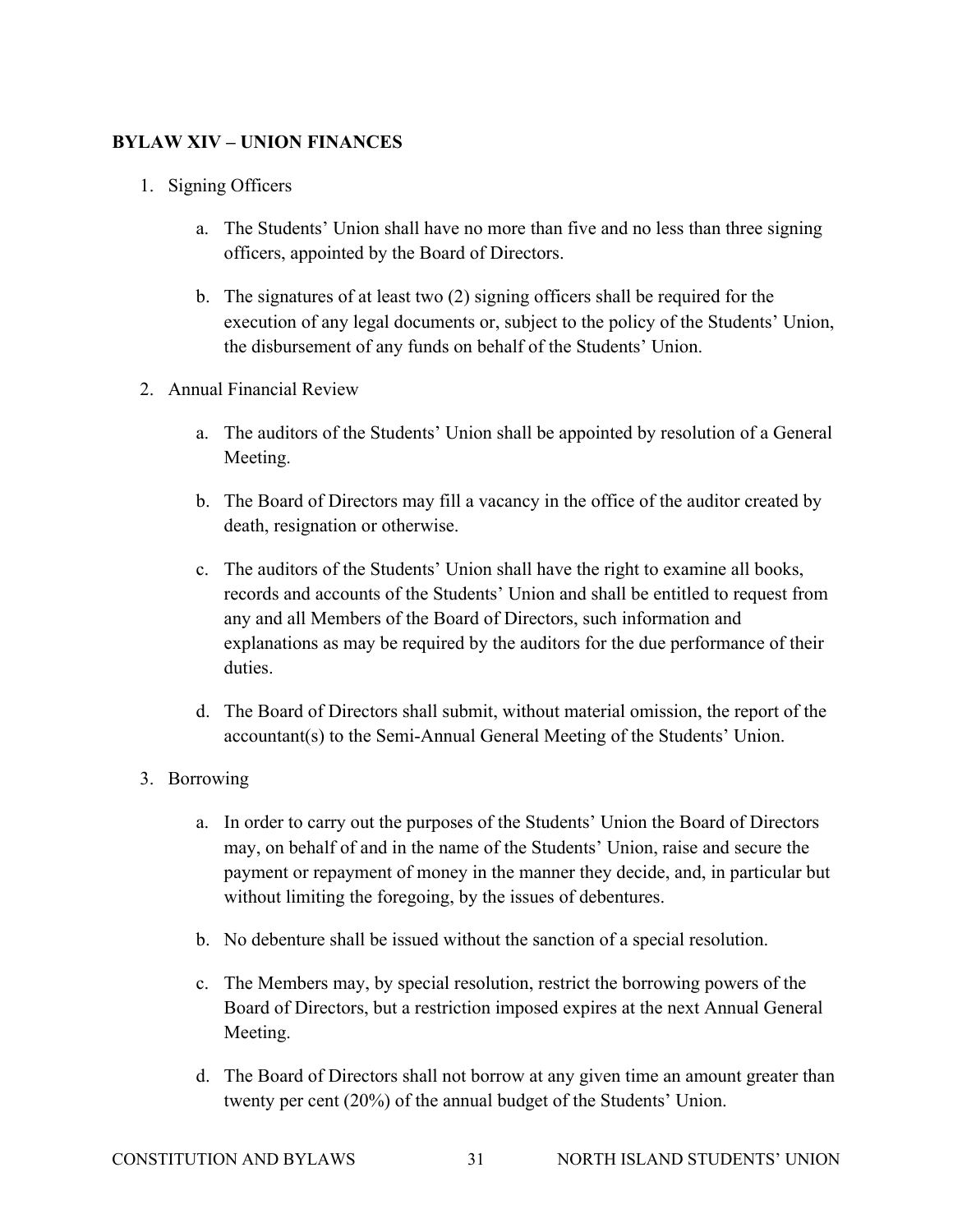# 4. Fiscal Year

The fiscal year of the Union shall be June 1 to May 31.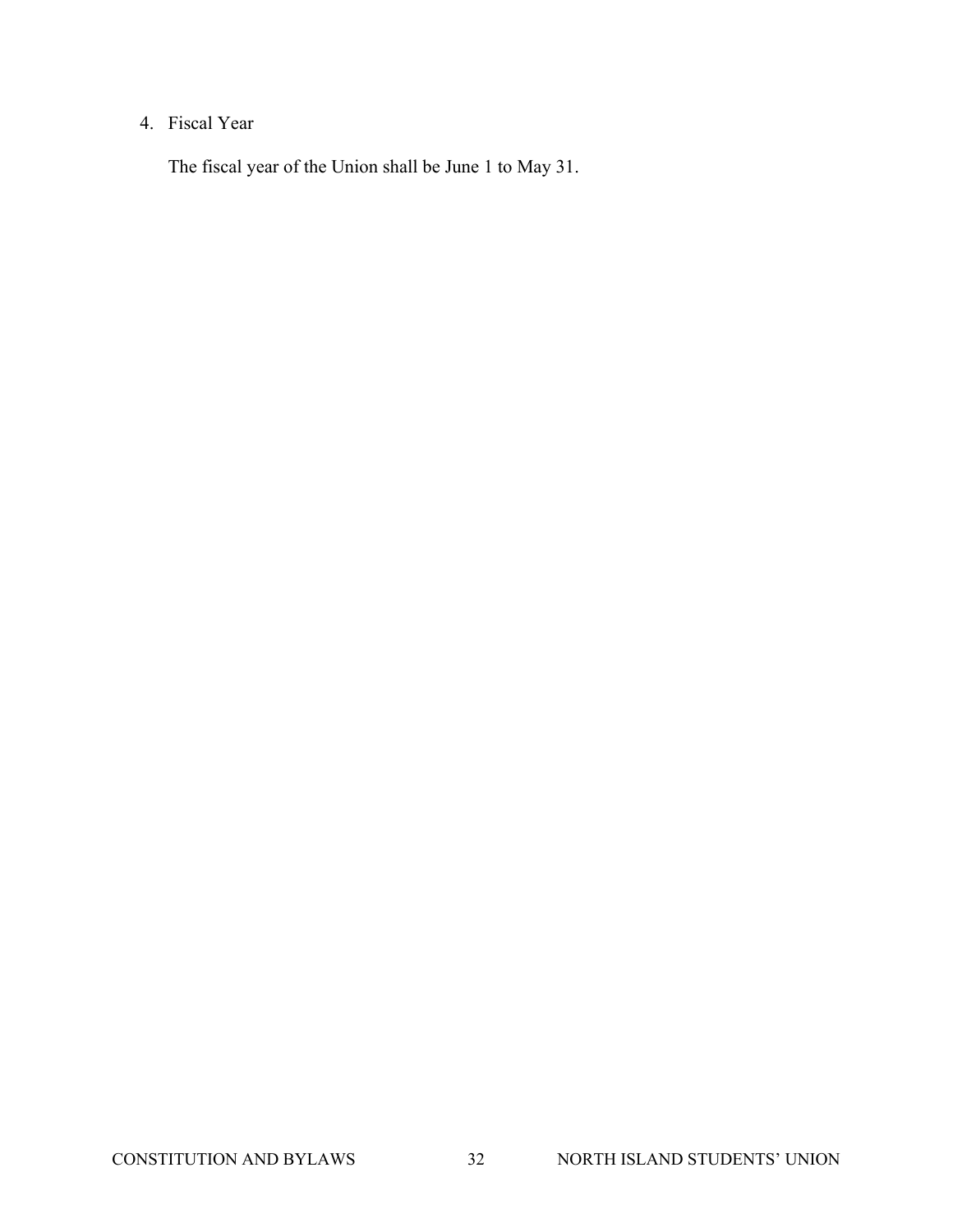# **BYLAW XV – POLICY OF THE STUDENTS' UNION**

1. Establishment of Policy

Policy for the Students' Union may be established from time to time by:

- a. a two-thirds (2/3) majority vote of the Board of Directors; or
- b. a two-thirds (2/3) majority vote of those voting in a General Meeting.
- 2. Duration of Policy

All policy remains the policy of the Students' Union until changed, or retracted by a vote of the same or higher authority as that which established the policy.

3. Notice of Policy Amendments

Notice of all policy motions to be voted on in a General Meeting of the Students' Union shall be that required for a special resolution.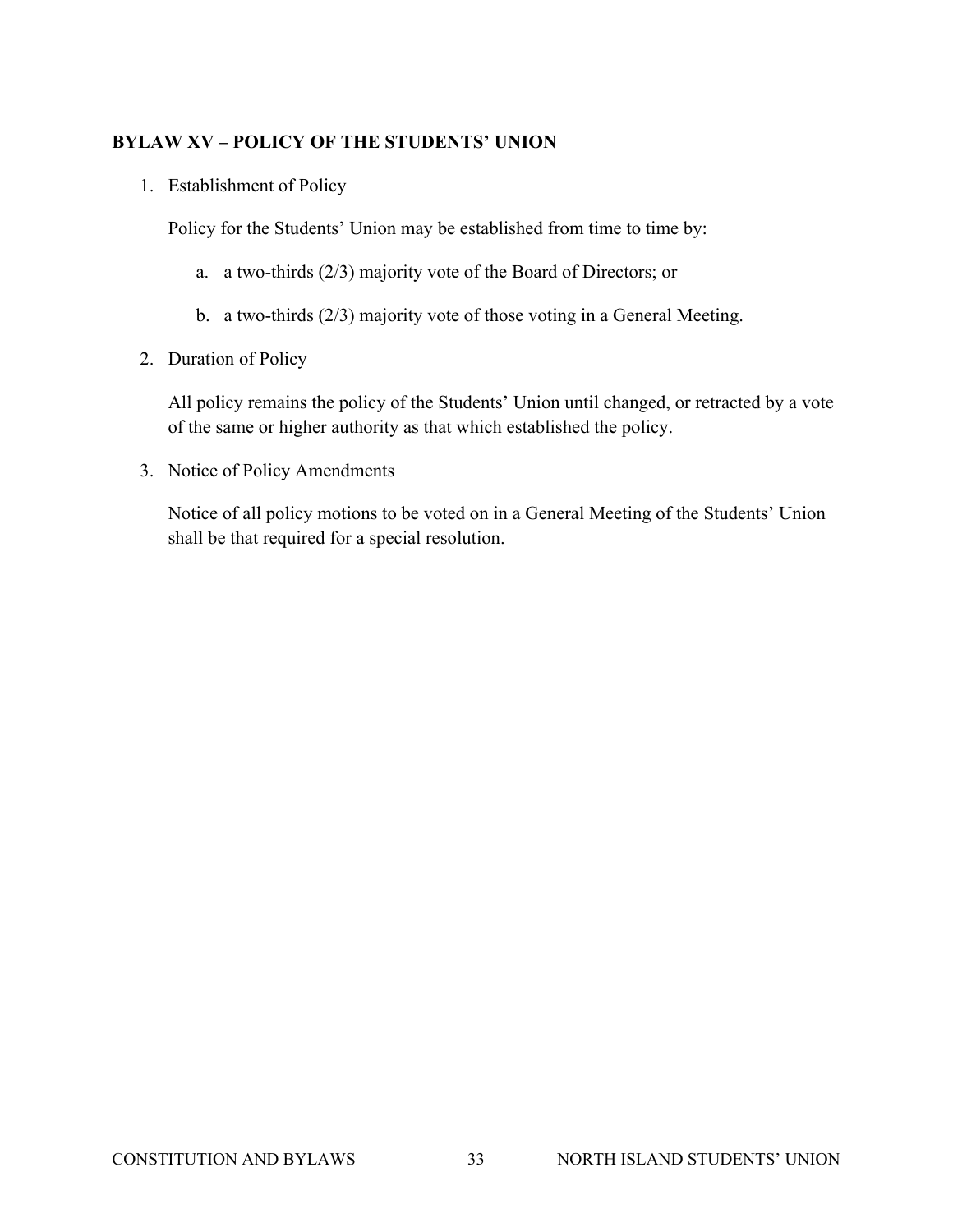#### **BYLAW XVI – UNION RECORDS**

1. Location of Records

The minutes of the Board of Directors, General Meetings, and other historical books and records of the Students' Union shall be kept on the website of the Students' Union and digitally backed up in at least one other location.

2. Inspection by Members

The books and records of the Students' Union may be inspected by Students' Union Members, during normal office hours, provided twenty-four hours written notice is given.

3. Custody of Minutes

Custody of the minutes of all General Meetings and Board of Directors meetings of the Union shall be as designated by the Board of Directors.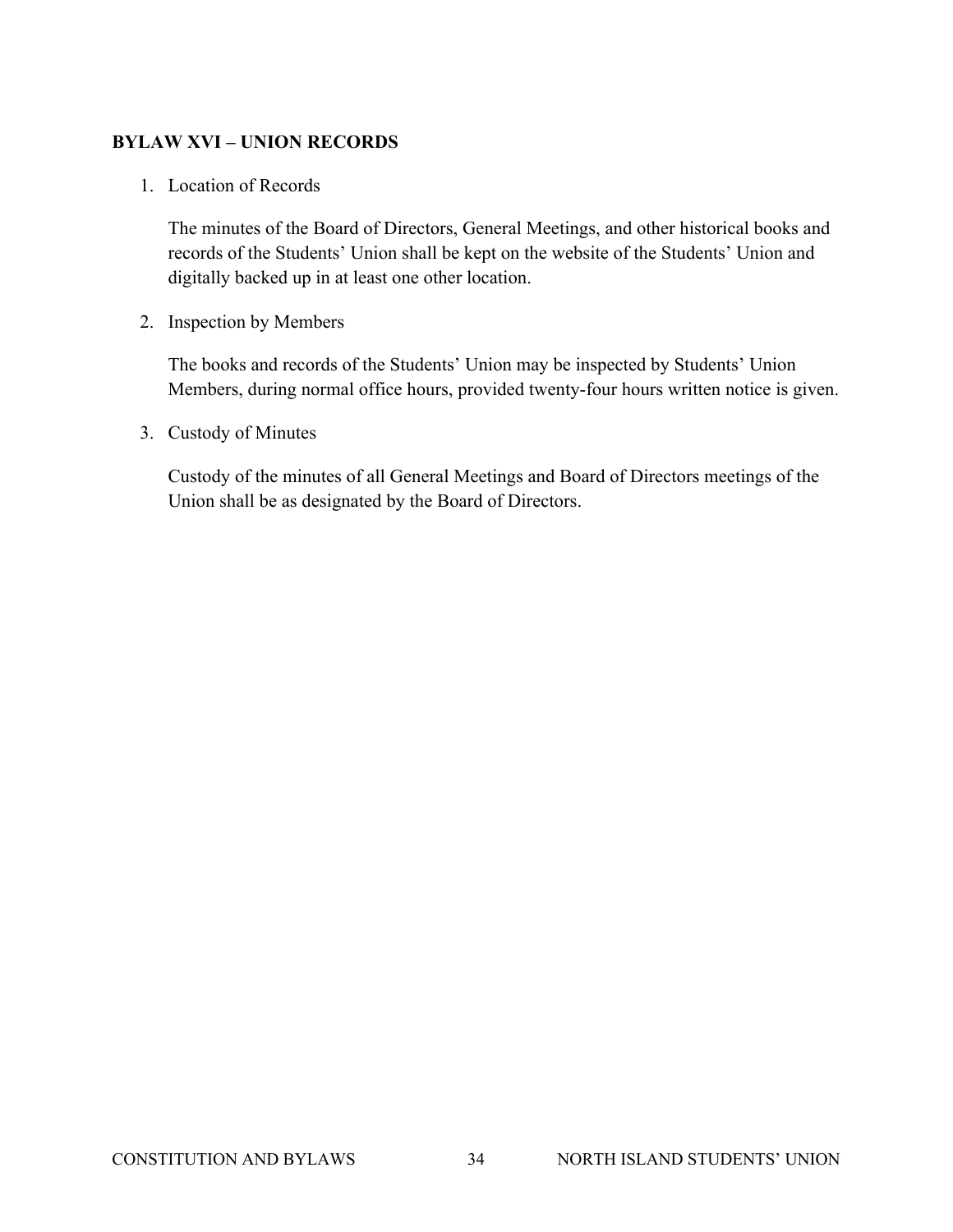#### **BYLAW XVII – BRANCH SOCIETIES**

#### 1. Branch Societies

The Union, by special resolution, shall have the authority to create branch societies subject to the terms and conditions outlined in the Societies Act of British Columbia.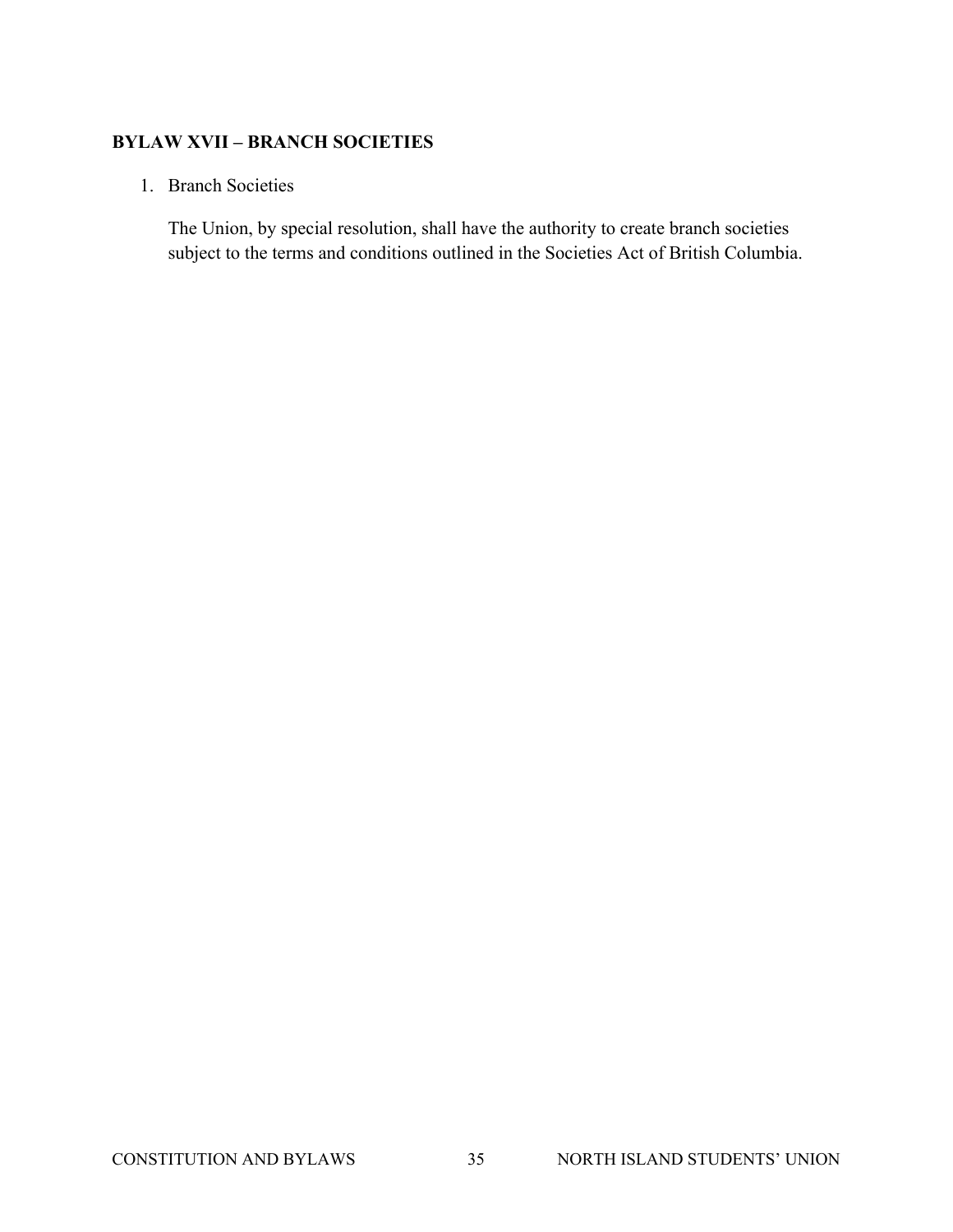#### **BYLAW XVIII – AMENDMENT TO THE CONSTITUTION AND BYLAWS**

1. Amendment to the Constitution and Bylaws

The Constitution and Bylaws of the Students' Union may only be amended by a special resolution passed in a General Meeting or by Referendum.

- 2. Bylaw Review
	- a. At least once every three (3) years, a Bylaw Review Committee shall be struck by the Board.
	- b. The committee shall consist of all staff and directors.
	- c. Quorum for meetings of the committee shall be no less than one (1) staff person and one (1) Director.
	- d. The committee shall develop a report with recommendations to the Board of the following:
		- i. Recommendations to change bylaw
		- ii. Recommendations to add bylaw
		- iii. Recommendations to strike bylaw
		- iv. Recommendations to correct bylaw non-compliance
	- e. The report shall be submitted to the Board for consideration of motions to put to the membership at a General Meeting.